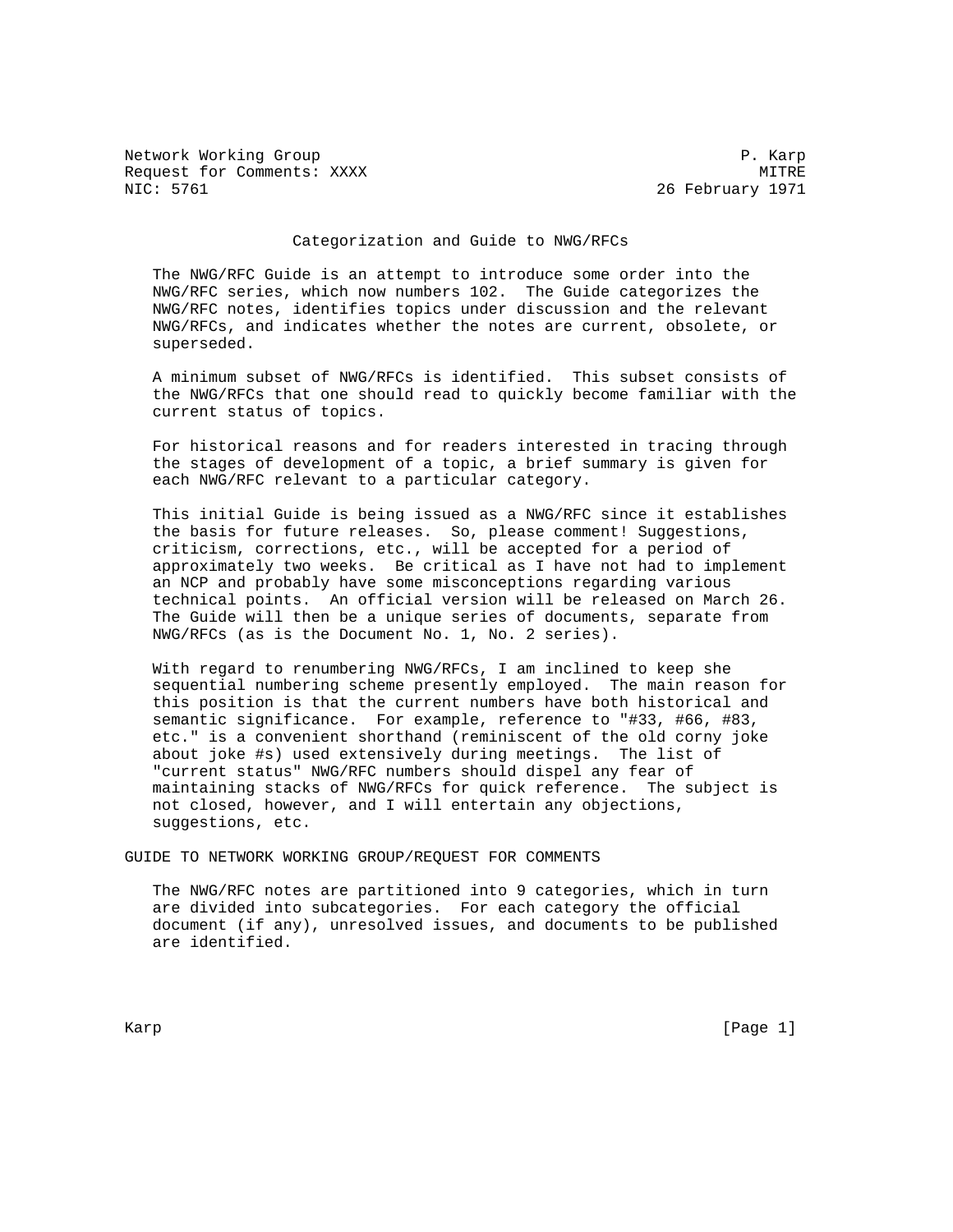For each subcategory, relevant NWG/RFCs are listed and a brief description of the topics addressed in each note is given.

 The categories are again listed and the current NWG/RFCs identified (p. 23). The NWG/RFCs in the list comprise the subset defining "current status". Note that most of the documentation in the subset addresses topics in Category D - Subsystem Level Protocol, where at the present time most issues are unresolved.

 Finally, the NWG/RFCs are listed by number, with a reference to the relevant categories (p. 26).

A. ADMINISTRATIVE

A.1 Distribution list

NWG/RFC #s: 3, 10, 16, 24, 27, 30, 37, 52, 69, 95

 The distribution list contains names, addresses, and phone numbers for recipients of NWG/RFCs. The most recent list, NWG/RFC 95, designates the Technical Liaison as the recipient for each site and supersedes all other RFCs in this category.

A.2 Meeting announcements

NWG/RFC #s: 35, 43, 45, 54, 75, 85, 87, 99

 General network working group meetings are held approximately every three months. Special subcommittee meetings are held on an ad hoc basis. All related NWG/RFCs are obsolete except 87, announcing a graphics meeting to be held at MIT in April and 99, announcing a general NWG meeting, Atlantic City, May 16-20.

### A.3 Meeting minutes

NWG/RFC #s: 21, 37, 63, 77, 82

 The meeting minutes present highlights of issues discussed at general NWG meetings and report definite decisions that are made.

 To be published: A NWG/RFC will be published by Dick Watson, SRI, reporting on the NWG meeting held at the University of Illinois, February 17-19.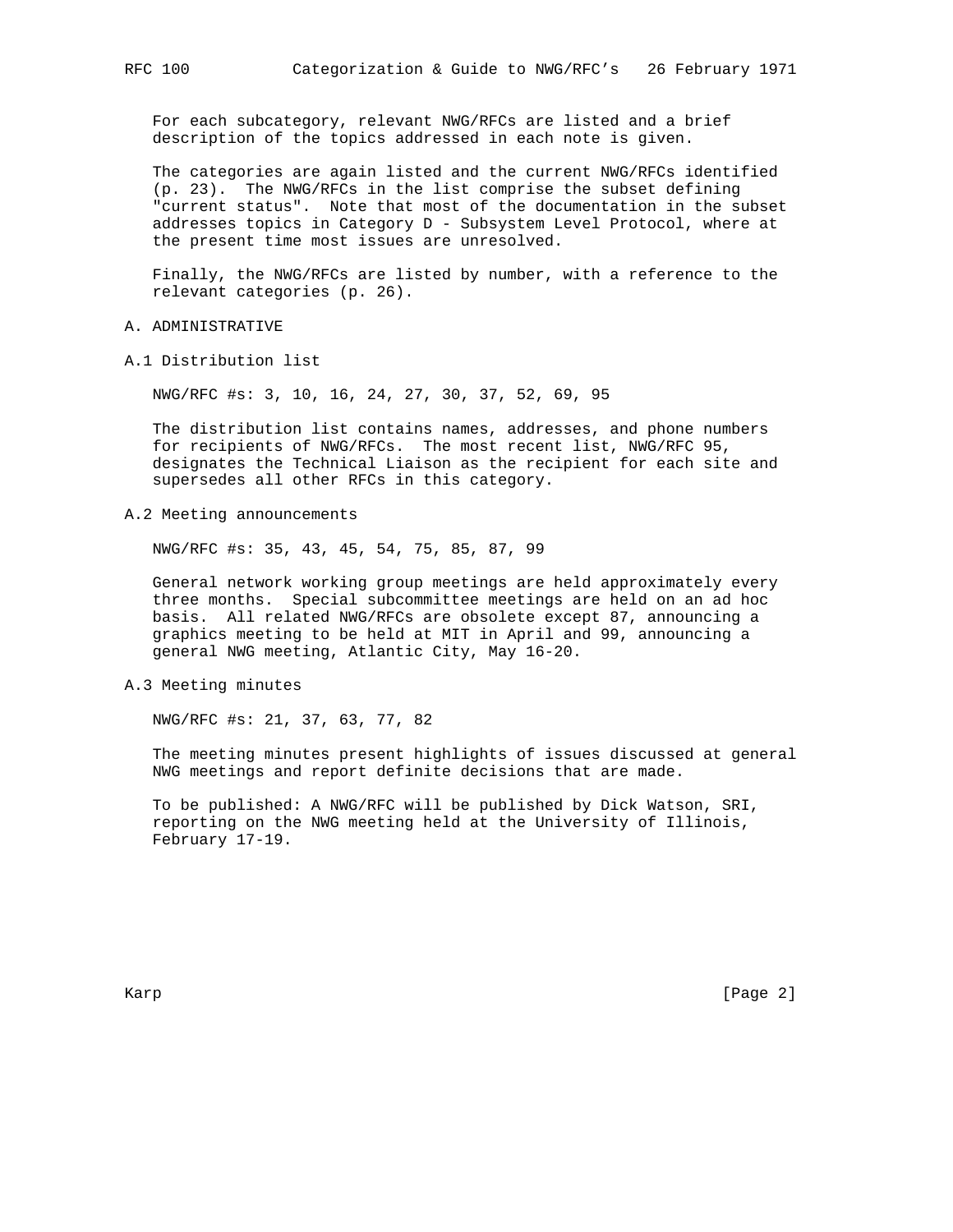A.4 Guide to NWG/RFCs

NWG/RFC #s: 84, 100

 The NWG/RFC Guide categorizes the NWG/RFC notes, identifies topics under discussion, the relevant NWG/RFCs, and denotes whether the notes are current, obsolete, or superseded. Included in this category are lists of NWG/RFCs, ordered by number (as in 84) and/or by author.

A.5 Policies

 NWG/RFC #s: 18, 24, 25, 27, 30, 37, 41, 48, 53, 54, 72, 73, 77, 82, 102

 NWG/RFCs categorized as policy contain official stands on issues i.e., the position taken by S. Crocker, NWG Chairman. The issues covered are varied.

In particular:

77 and 82 discuss meeting policy.

 72, 73, 77, and 82 discuss the decision to delay making changes to the Host/Host protocol in order to first gain experience with the network. A committee to propose specific changes has been formed.

 37 discusses changes to the Host/Host protocol and the schedule for introducing modifications.

 53 sets forth the mechanism for establishing and modifying the official Host/Host protocol.

54 presents the initial official protocol.

48 presents some suggestions for policy on some outstanding issues.

41 requests the tagging of IMP-IMP teletype messages.

Documentation conventions for NWG/RFCs are given in 24, 27, and 30.

 25 and 18 designate uses for particular link numbers. 25 has been superseded by 37 and 48. 18 is obsolete.

 102 discusses the issuing of Document #2, in lieu of the official modification procedure outlined in 53.

Karp [Page 3]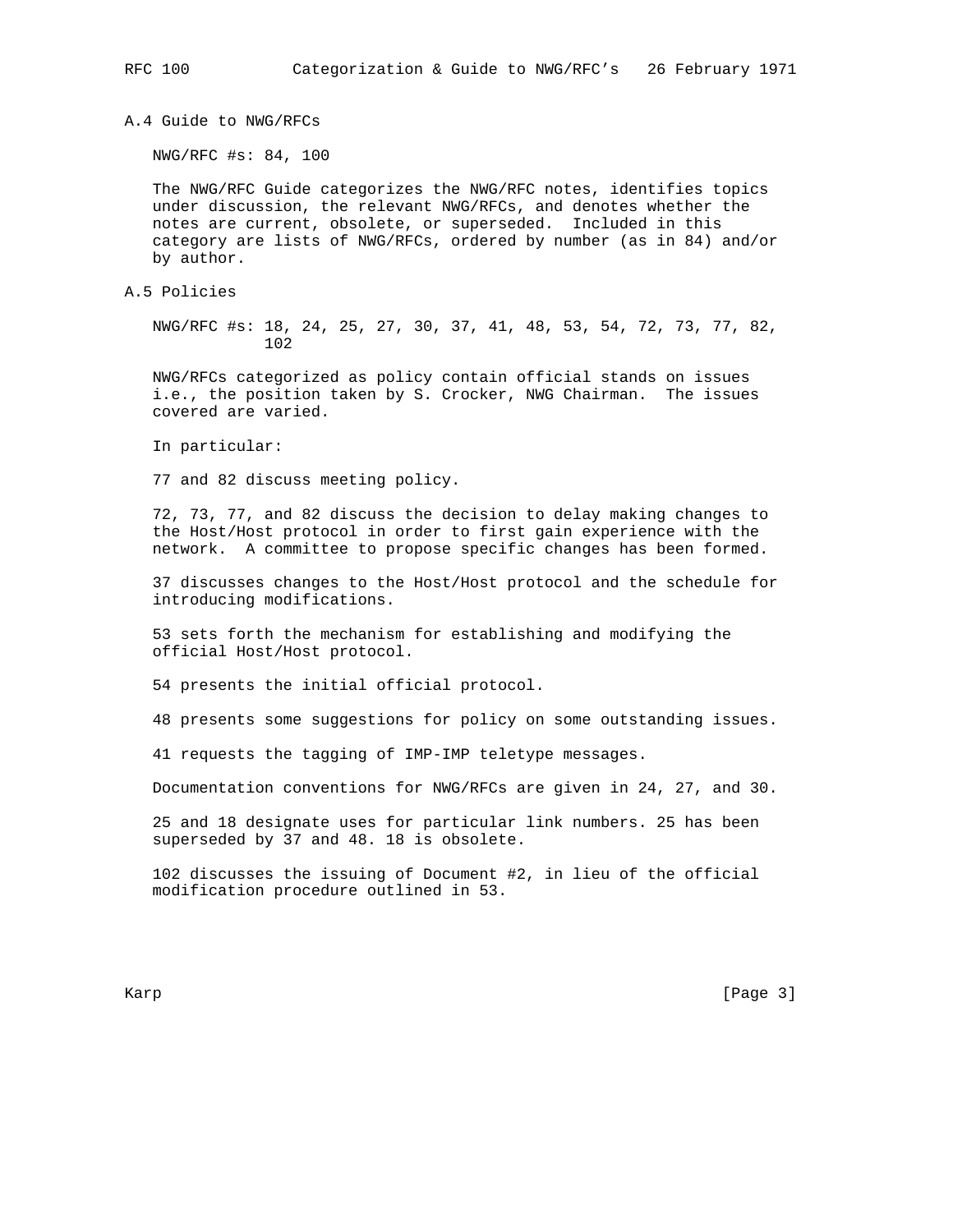B. HOST/IMP PROTOCOL (LEVEL 1)

 Official document: BBN Memo No. 1822 (latest revision - February 1971)

Unresolved issues: Location of first byte of data in a message.

 To be published: Document No. 2 will be written by S. Crocker and will, among other things, resolve the first byte location issue.

B.1 General Topics

NWG/RFC #s: 17, 17a, 19, 21, 33, 36, 37, 38, 46, 47, 102

In particular:

 17 raised several questions regarding HOST/IMP protocol. In 17a,BBN responds to the questions.

 19 proposes that the hosts control the ordering of IMP/Host traffic rather than getting messages delivered in the order received by the IMP. This proposal is counter to BBN's position, specifically expressed in 47; that is, buffering is a Host rather than an IMP function. The purpose of buffering in the IMP is to handle surges of traffic, thus IMP buffers should be empty. NWG/RFC 19 is obsolete.

21 discusses changes to BBN Memo No. 1822. The remarks are obsolete.

 33 contains a general description of the interface between a host and the IMP. NWG/RFC 47 comments on NWG/RFC 33.

 The use of RFNMs (type 10 and type 5 messages) to control flow is discussed in NWG/RFCs 36, 37 and 46. The official position in "cease on link" (i.e., discontinue the mechanism) is presented in 102 and renders obsolete the remarks in 36, 37, and 46.

 38 discusses the changes to message format that would be necessary if multiplexing connections over links was allowed.

Karp [Page 4]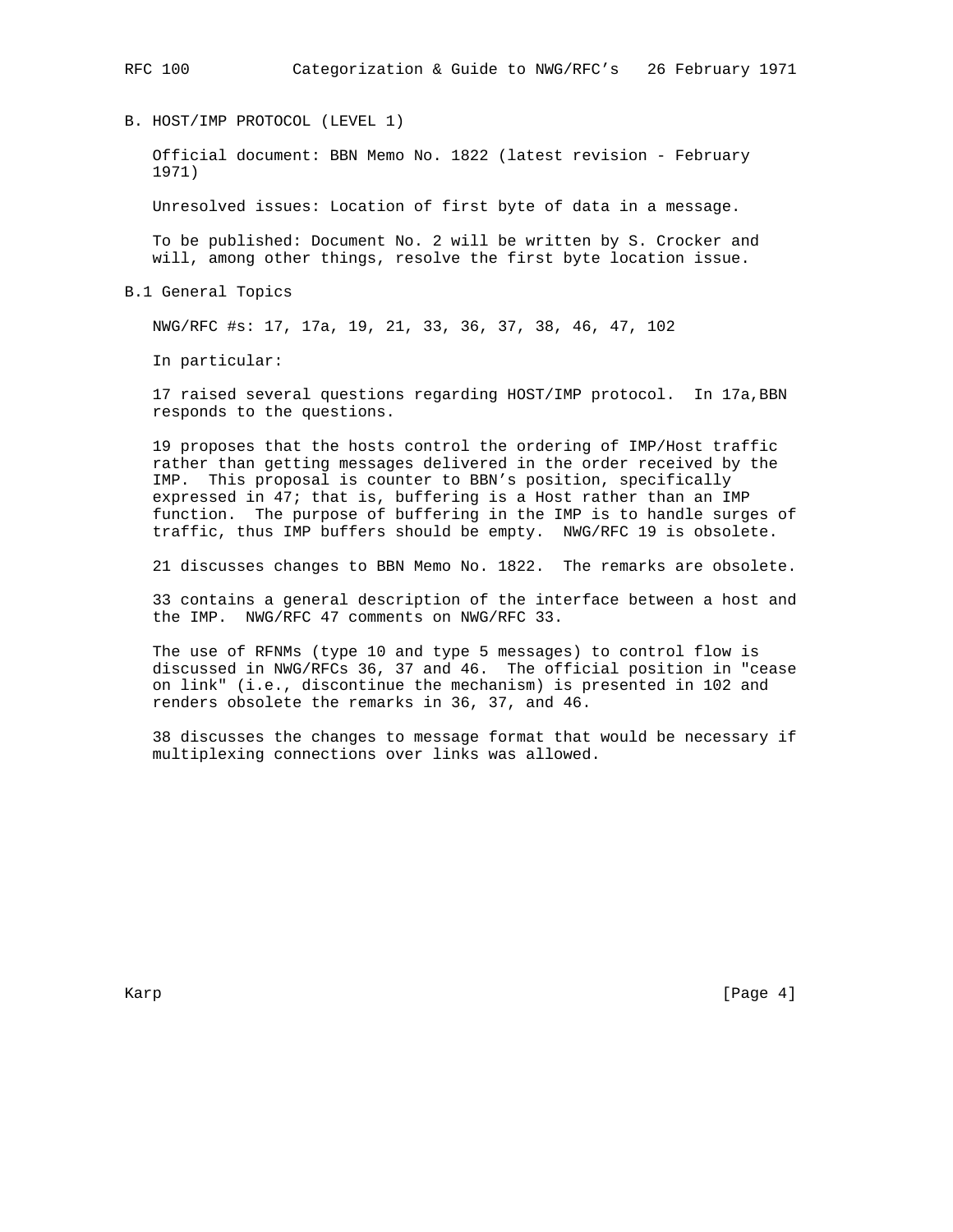B.2 Marking/Padding

NWG/RFC #s: 44, 48, 49, 50, 54, 64, 65, 67, 70, 102

In particular:

 102 presents the decision of the Host/Host protocol committee to abandon the marking convention and to ignore padding. The issue of whether to have the first data byte begin after 72 bits of header or to use double physical transmission (NWG/RFC #s 65, 67) is discussed.

 The former official position is expressed in 54: "All regular messages consist of a 32 bit leader, marking, text, and padding. Marking is a (possibly null) sequence of zeros followed by a 1; padding is a 1 followed by a (possibly null) sequence of zeros."

 Several proposals to eliminate marking have been made. 64 suggests a hardware modification to eliminate marking/padding by adding appropriate counters to Host/IMP interfaces. 65 suggests breaking regular messages into two messages. 67 supports 65. 72 and 73 suggest that such changes be postponed until sufficient experience with the network is gained.

 44 introduces the notion of double padding and presents two alternative approaches when a message does not end on a Host word boundary:

- a) The host provides padding in addition to the IMPS ("double padding")
- b) The host shifts messages to end on a word boundary.

 48 explains double padding in more detail and discusses the pros and cons. A suggestion is made to use marking to adjust the word baundary (alternative b). NWG/RFCs 49 and 50 are concurrences with 48.

 70 presents a method to handle the stripping of padding from a message.

All NWG/RFCs in this category have been superseded by 102.

C. HOST/HOST PROTOCOL (LEVEL 2)

 Host/Host protocol specifies the procedures by which connections for inter-Host interprocess communication over the network are established, maintained, and terminated. The software which implements the protocol within each Host is called the Network

Karp [Page 5] [Page 5] [Page 5] [Page 5] [Page 5] [Page 5] [Page 5] [Page 5] [Page 5] [Page 5] [Page 5] [Page 5] [Page 5] [Page 5] [Page 5] [Page 5] [Page 5] [Page 5] [Page 5] [Page 5] [Page 5] [Page 5] [Page 5] [Page 5] [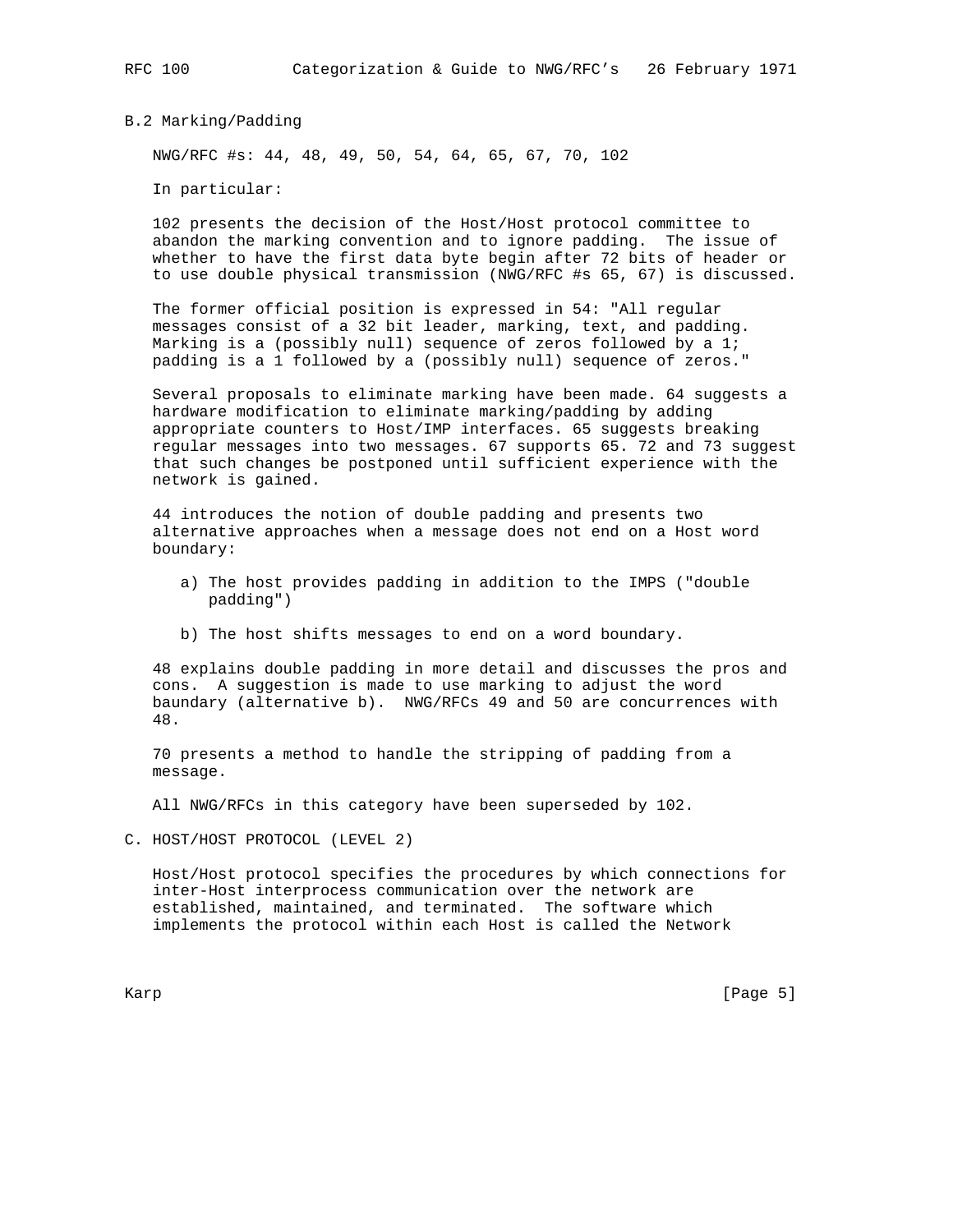Control Program (NCP). The topics included in this category are connection establishment and termination, flow control, interrupt handling, error control and status testing, dynamic reconnection, and the relationship between connections and links.

 Official documents: Document No. 1 by S. Crocker, 3 August 1970, with modifications presented in NWG/RFC 102.

 Unresolved issues: Length of control messages Location in message of first byte of data Flow control algorithm Socket identification format

 To be published: Document No. 2 will be written by S. Crocker and will resolve the first three issues. A NWG/RFC will be written by J. Heafner, in collaboration with E. Meyer and G. Grossman. presenting the pros and cons on alternative proposals for socket number identification.

C.1 Host/Host Protocol Proposals

 NWG/RFC #s: 9, 11, 22, 33, 36, 37, 38, 39, 40, 44, 46, 48, 49, 50, 54, 57, 59, 60, 61, 62, 65, 68, 93, 102

 The official Host/Host protocol presented in Document No. 1 is based on the proposals, discussions, acceptance, and rejection of ideas in the above list of NWG/RFCs, up to and including 59.

In particular:

 9, 11, and 22 represent an early attempt at a Host/Host protocol. 11 supersedes 9 and 22 contains some modifications to control message formats presented in 11. The protocol was not considered powerful enough because it didn't provide for inter-host communication without logging in. This protocol was thrown out as a result of a network meeting in December 1969.

 33 is the basis for the current protocol. It was presented at the SJCC, 1970.

 36 is a modification of 33. It discusses connection establishment without switching, flow control, and introduces the idea of reconnection. Control commands are summarized. 36 was distributed at a Network meeting in March 1970.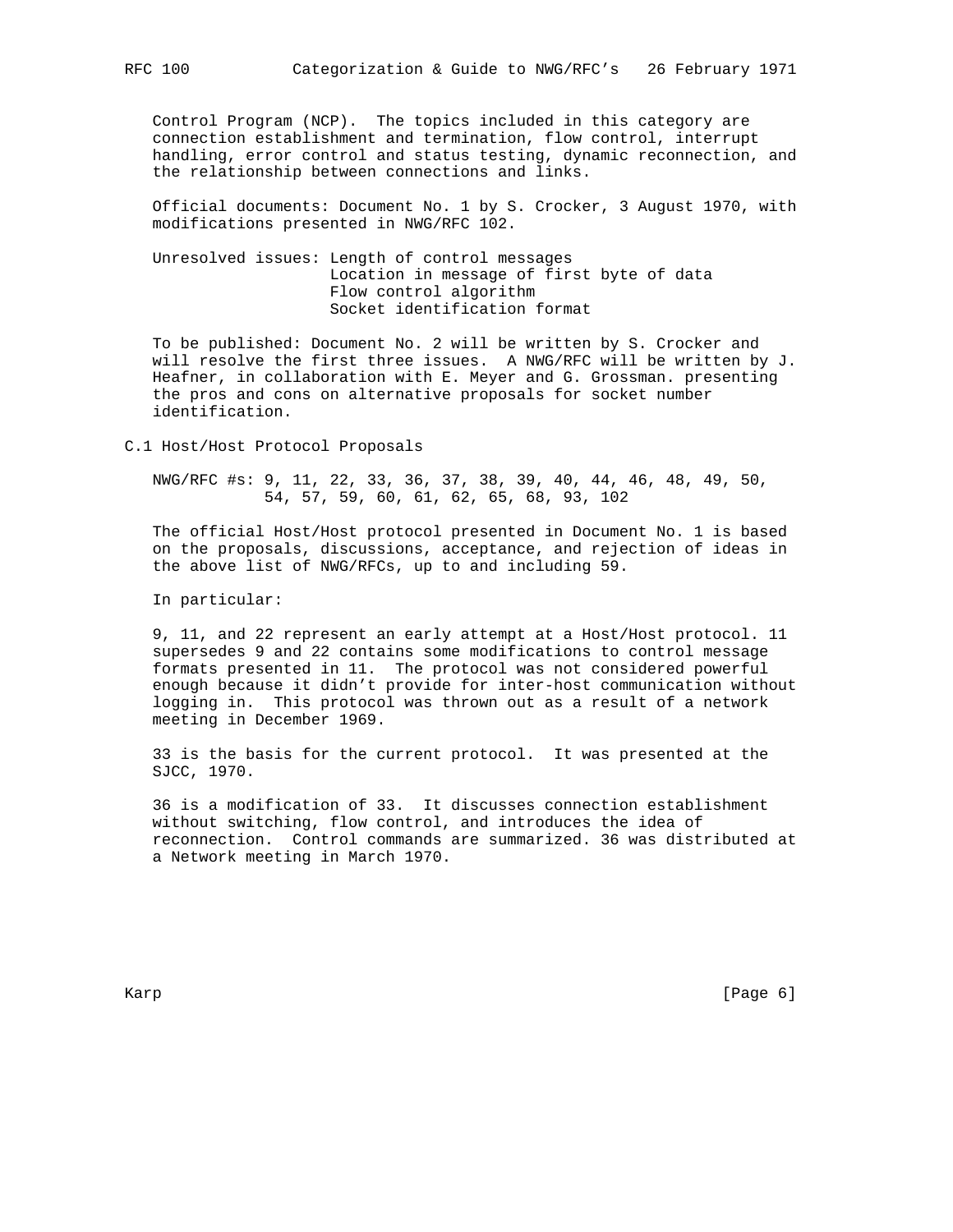37 presents the reaction to 36 and presents ideas on reconnection flow control and decoupling of links and connections. Provisions of error detection, status testing, experimentation and expansions are discussed.

 38, 39, 40, 44, 49 and 50 are comments written in response to the meeting. 46 is also a comment but in the form of a rewrite of 33. 46 introduces the notion of interrupts, INT, and ECO for status testing.

47 concerns the philosophy behind the notion of a link.

48 summarizes the issues discussed in the above NWG/RFCs.

 54 is the initial official protocol submitted for criticism, comments, etc. It introduces a new mechanism for flow control in which the receiving host allocates buffer space and notifies the sending host of the space available.

57 and 59 comment on 54.

 Document No. 1 differs from NWG/RFC 54 as follows: commands GVB and RET have been added for flow control and error condition codes have been added to ERR. NWG/RFC 102 presents some modifications to Document No. 1: fixed lengths are specified for ECO, ERP, and ERR; a new pair of commands RST and RRP (suggested in 57) are added.

 60, 61, and 62 propose new Host/Host protocols, quite different from the current official protocol. 62 supersedes 61. 60 and 62 are worth considering for possible implementation in future protocols. Hopefully, more documents of a similar nature will be generated as experience is gained with the current protocol.

NWG/RFCs 65 and 68 comment on Document No. 1.

 93 points out an ambiguity in Document No. 1 regarding the requirement of a message data type in the message sent from server socket 1. The ambiguity is resolved by 102 which eliminates message data type from level 2 protocol.

C.2 NCPs (Description, Structure, Techniques)

NWG/RFC #s: 9, 11, 22, 23, 33, 36, 44, 46, 48, 55, 70, 71, 74, 89

 This category includes RFCs which give details of system calls, table structures, implementation techniques, etc.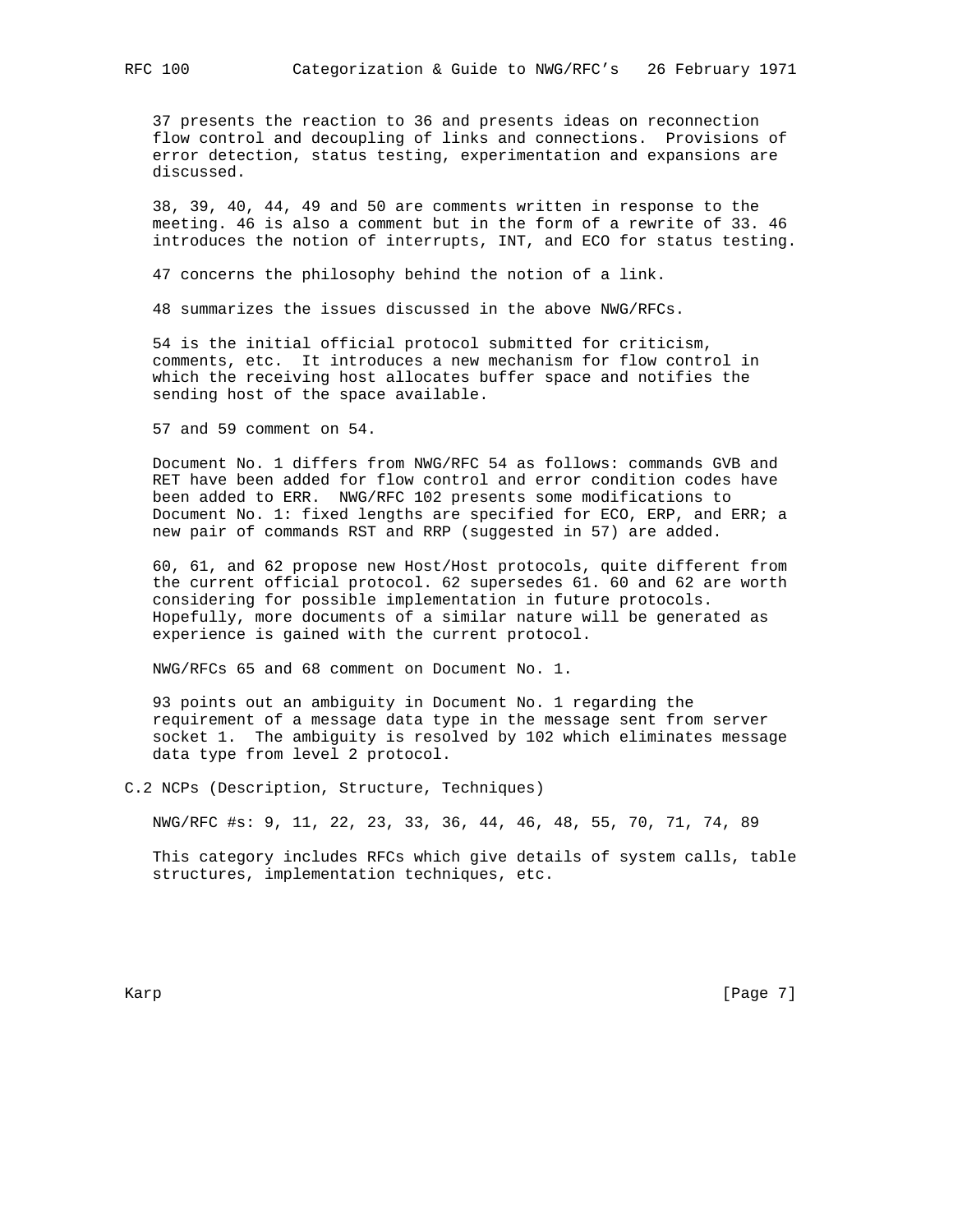In particular:

NWG/RFCs 9, 11, and 22 are obsolete

 23 is a general statement on sending or receiving multiple control messages in a single communication.

 33 discusses the system calls used for interaction between the NCP and a user process.

 36 describes a possible implementation giving table structures and their interrelationships.

 44 lists the system calls that SDC feels should operate, includes spec. of calls to NCP.

 NWG/RFC 48 presents Postel's and Crocker's view on the environment in which a host time-sharing system operates, suggests some system calls, and presents a design to illustrate the components of an NCP.

 55 presents a prototypical NCP which implements the initial official protocol specified in 54. It is offered as an illustrative example.

70 gives some techniques for stripping the padding from a message.

 71 presents the method employed by the CCN-Host at UCLA to resynchronize flow control when an input error occurs.

74 documents the implementation of sections of the NCP at UCSB.

 89 gives a brief description of the "interim interim NCP" (IINCP) on the MIT Dynamic Modeling PDP-6/10 used to run some experiments.

### C.3 Connection Establishment and Termination

NWG/RFC #s: 33, 36, 39, 44, 49, 50, 54, 60, 62

 The NWG/RFCs in this category present the system calls and control commands used to establish and terminate connections, i.e., the handshaking that must transpire before connections are established or terminated.

In particular:

 36 presents a rough scenario of connection establishment which differs from that specified in 33 in that establishment does not include procedures for switching procedures.

Karp [Page 8] [Page 8] [Page 8] [Page 8] [Page 8] [Page 8] [Page 8] [Page 8] [Page 8] [Page 8] [Page 8] [Page 8] [Page 8] [Page 8] [Page 8] [Page 8] [Page 8] [Page 8] [Page 8] [Page 8] [Page 8] [Page 8] [Page 8] [Page 8] [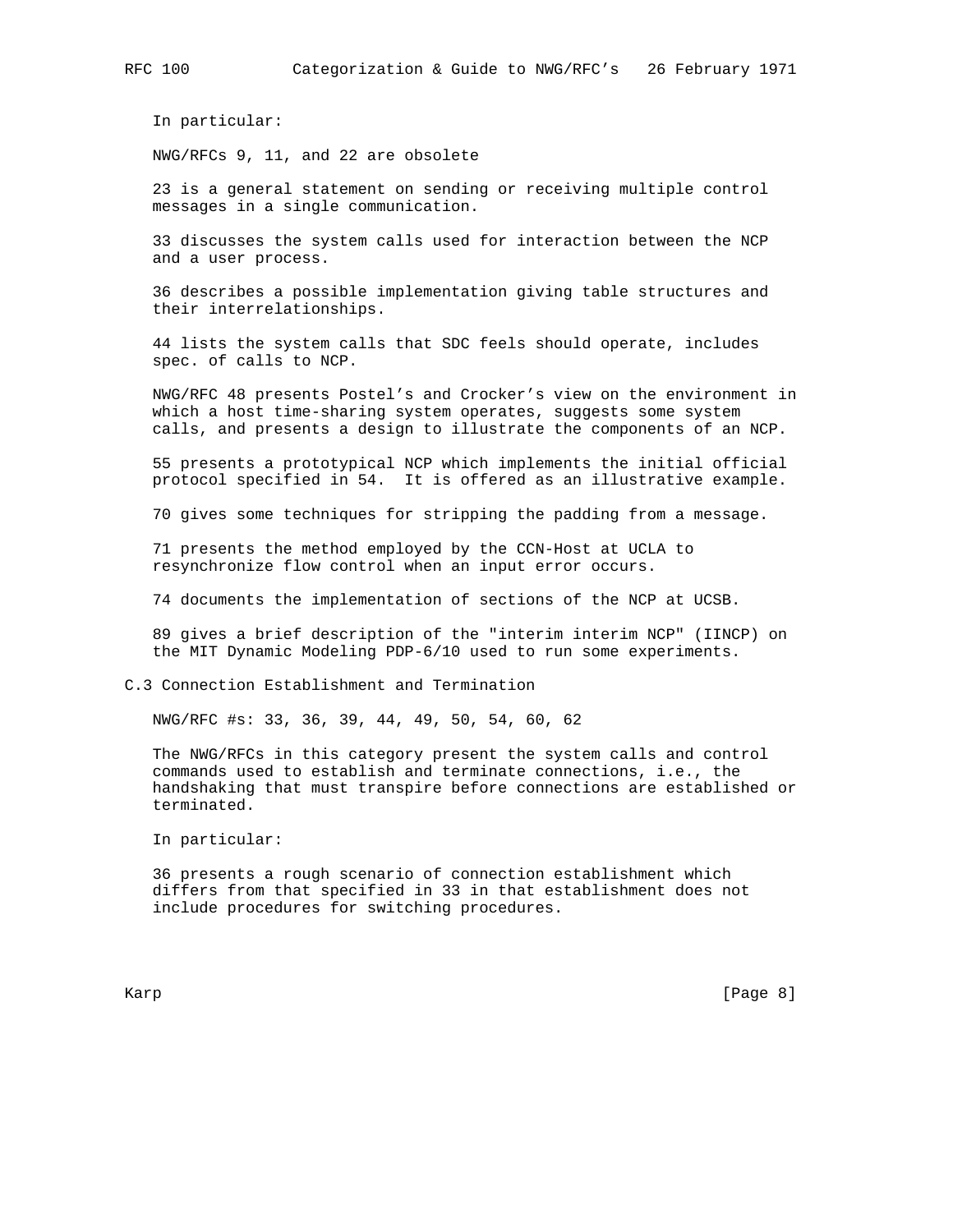39 suggests the addition of a command TER to supplement CLS.

 44 discusses the use of the CLS command and suggests that two commands BLS and CLS be adopted.

46, 46, and 50 all discuss queuing of RFCs.

 54 presents the initial official method for establishing and terminating connections.

60 and 62 present schemes different from the official protocol.

C.4 Flow Control

NWG/RFC #s: 19, 33, 36, 37, 46, 47, 54, 59, 60, 65, 68, 102

 The NWG/RFCs in this category address the problem of controlling the flow of messages from the sending socket to the receive socket. The official position is stated in Document No. 1 with an unresolved issue pending as described in NWG/RFC 102.

In particular:

 19 suggests that Hosts may want the capability of agreeing to lock programs into core for more efficient core-to-core transfers. This may require different handling of RFNMs.

 33 describes the use of RFNM (type 10 rather than 5) on a link to control flow. A control command RSM (resume) is defined to allow the host to signal for resumption of message flow. 46 describes the same technique.

 37 describes the effect some proposed changes (for reconnect and decoupling of connections and links) would have on RFNMs and "cease on link."

 46 (MIT's rewrite of protocol) introduces BLK and RSM commands as an alternative to "cease on link", SPD and RSM commands.

 47 presents BBN's position that buffering be handled by the Host, not the IMP.

 54 introduces a new flow control mechanism in which the receiving host is required to allocate buffer space for each connection and not notify the sending host of bit sizes. A new command, ALL to allocate space is sent from the receiving host to the sending host. With this new mechanism, 33, 37, 46, and 47 become obsolete.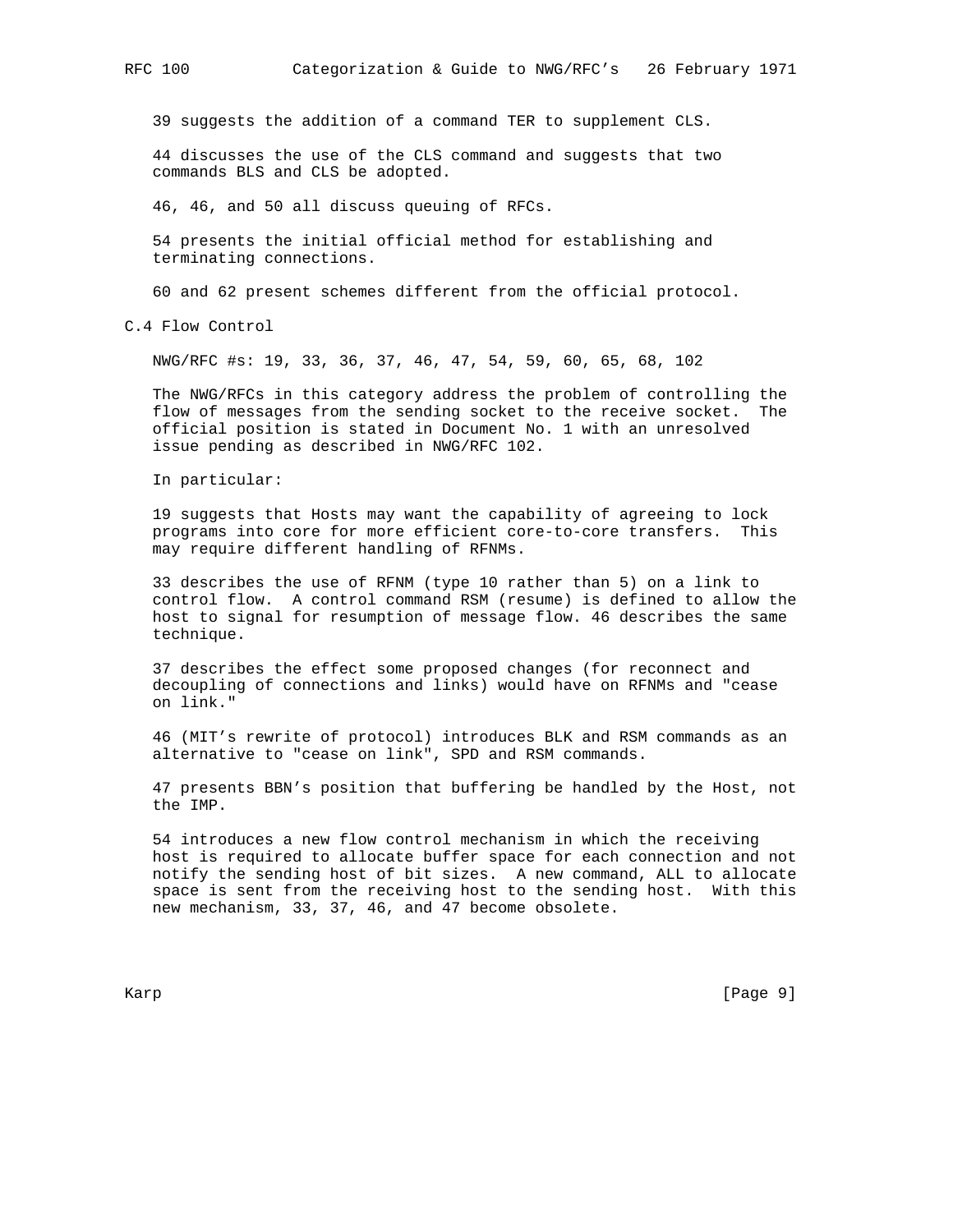59 presents the objections of Project MAC and Lincoln Labs to the flow control mechanism introduced in 54. Their preference is for "cease on link" which allocates buffer space on demand.

 60, which defines a simplified NCP protocol, presents a method of flow control based on the requirement that connections are full duplex.

 65 comments on Document No. 1. With respect to flow control, it disagrees with the allocation mechanism and the introduction of irregular message to make the cease mechanism work.

 68 proposes modifications to RFNM by defining three forms which would insure control of data and would replace the memory allocation mechanism.

 102 eliminates the cease mechanism and introduces potential modifications to the flow control mechanism. The latter will be resolved and presented in Document No. 2.

C.5 Error Control and Status Testing

NWG/RFC #s: 2, 37, 39, 40, 46, 48, 54, 57, 102

 This category addresses schemes for detecting and controlling errors and for Host status reporting and testing.

In particular:

 2 talks about error checking and gives an algorithm for implementing a checksum. It also recommends that Hosts should have a mode in which positive verification of all messages is required.

 37 brings up the topics of error detection and status testing, which are expanded by RAND in 39 and 40. 39 introduces control commands ERR for error checking and QRY, HCU, and HGD for status testing. 40 expands on the discussion, suggests error codes, introduces RPY as a response to QRY, and suggests that NOP could be used for reporting Host status.

 46 concurs with 40 on ERR and introduces ECO to test communication between NCPs.

 48 recommends that ERR, as presented in 40 and 46, be adopted, that a distinction be made between resource errors and other error types, that ECO, presented in 46, be of variable length, and that an ECO, ERP command pair be adopted.

Karp [Page 10]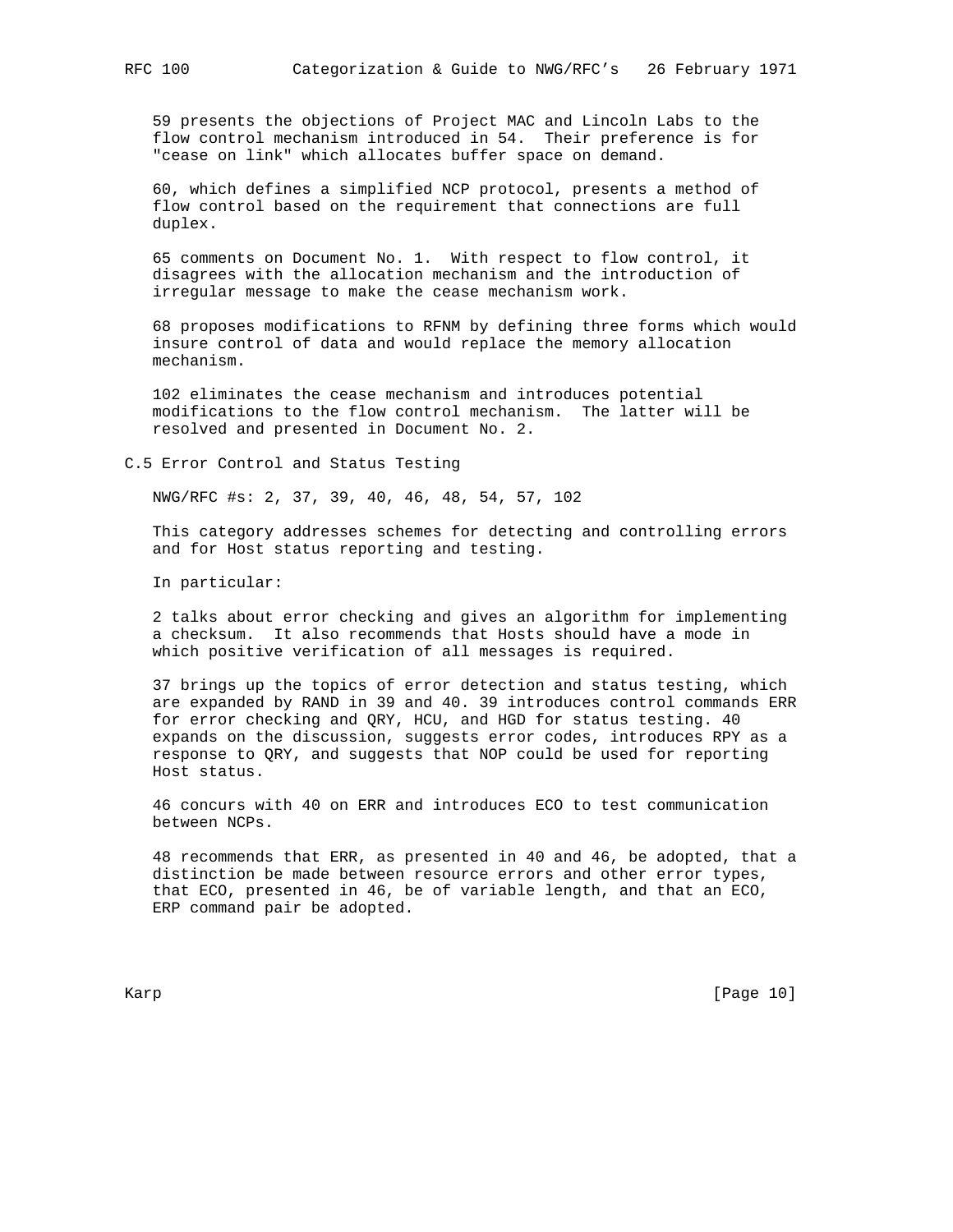54 officially specifies the control commands ERR, ECO, and ERP. The official protocol doesn't include a specific list of error types nor does it recommend the action to be taken. Suggestions for extensions to error detection and recovery and Host/Host status testing are encouraged.

 57 presents a list of error types and suggests new commands OVF for overflow errors and RST/RSR for host status testing.

 102 sets fixed lengths for ERR, ECO, and ERP control commands. RST and RSR are adopted.

C.6 Interrupt

NWG/RFC #s: 46, 48, 49, 50, 54, 102

 The interrupt system call and the INT control commands are used to interrupt a process. This is actually a third level issue. The NWG/RFCs leading up to the decision to include INR and INS in the official protocol are summarized below.

In particular:

46 introduces the INT command as a method for interrupting a process.

 48 recommends adoption of INT with the restriction that the feature should not be used during communication with systems which scan for interrupts and that INT should not be used on non-console type connections (see D.2).

 49 expands on the explanation of INT. 50 concurs with proposal 46, that INT is useful.

 54 induces INT, INS control commands in the official protocol as an escape mechanism, where interpretation is a local matter.

 102 discusses synchronization of interrupt signals, presents two implementation schemes, and relegates the topic to third level protocol. INS should be used to indicate a special code in the input stream.

C.7 Dynamic Reconnection

NWG/RFC #s: 33, 36, 37, 38, 39, 44, 46, 48, 49, 50

 The notion of dynamic reconnection was introduced early in the Host/Host protocol design. However, the consensus was that it introduced complexities with which the initial NCP implementations

Karp [Page 11]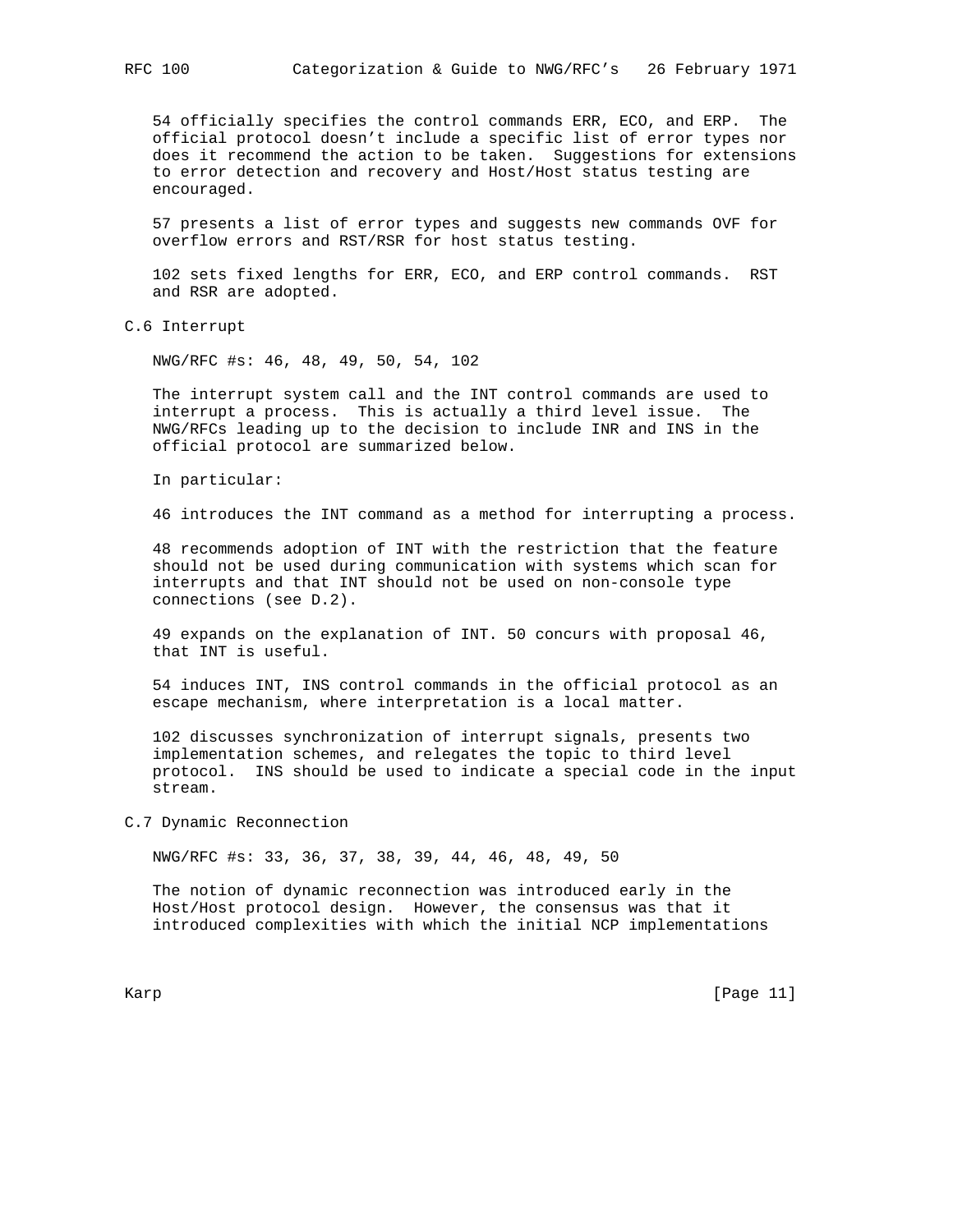did not want to cope. The need for dynamic reconnection was questioned; NWG/RFC 48 explains why it was included and considered useful.

In particular:

 33 introduces the concept of switching connections to the Logger. 36 presents a scheme for dynamic reconnection, i.e., reconnection can take place after the flow is started.

37 presents two methods suggested by BBN for handling reconnection.

 38 discusses changes to proposed END and RDY control commands that would be necessary if connections were multiplexed over links.

39 states that dynamic reconnection is too complex.

 44 presents two cases where reconnection could be used, suggests that the cases be separated, and recommends implementation of only the case of a simple connection switch within the same Host.

 46 recommends that dynamic reconnection be reserved for further Host/Host protocol implementations.

 48 discusses the aesthetics of dynamic reconnection in detail but concedes that it won't be included in the initial protocol. 49 and 50 concur with the decision.

C.8 Relation Between Connections and Links

NWG/RFC #s: 37, 38, 44, 48

 A connection is an extension of a link. The NWG/RFCs in this category discuss this relationship.

In particular:

 37 presents the pros and cons on decoupling connections and links. 38 recommends that connections be multiplexed over links. Two cases where this would be useful are presented. The effect on the proposed protocol is discussed. Both 37 and 38 suggest the inclusion of the destination socket as part of the text of the message and recommend that messages should be send over any unblocked link.

 44 suggests the use of link numbers in control commands (except RFSs) due to the 1 to 1 correspondence between links and foreign socket numbers.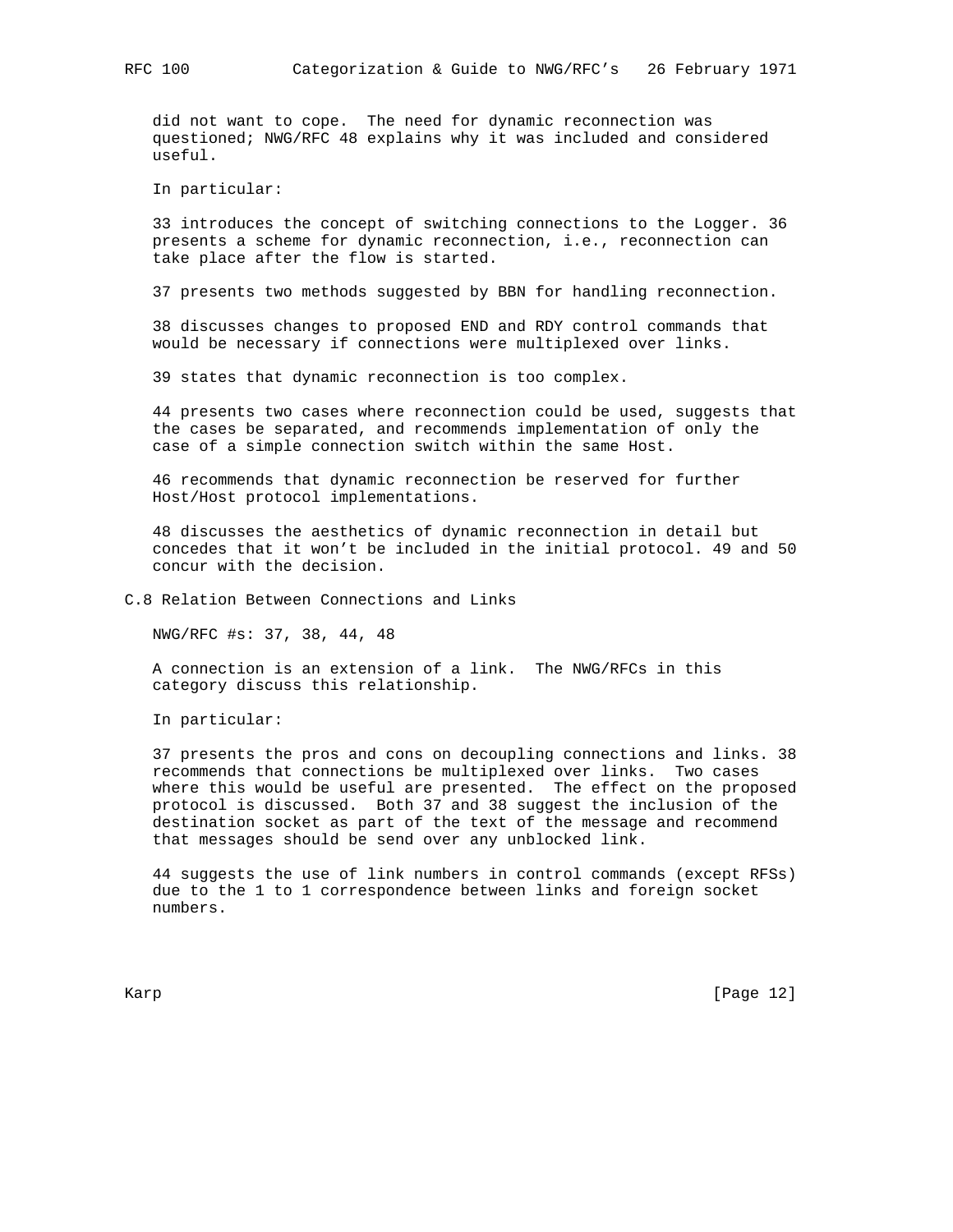48 recommends leaving links and connections coupled.

C.9 Other

Other topics that fall into the category of Host/Host protocol are:

Marking/Padding: see B.2

Record/Message Boundaries: see D.5

 Experimentation and Expansion. The assignment of links for experimentation and expansion is discussed in NWG/RFC #s 37 and 48.

 Instance Tag: The addition of an instance tag to the socket identifier is introduced in 46, is supported by 49 and 50, and is not recommended in 48. The matter is unresolved (see "To be published", section C).

 Broadcast Facility: A control command to implement a broadcast facility as introduced in 39. It was not supported in 48.

D. SUBSYSTEM LEVEL PROTOCOL (LEVEL 3)

Official document: none

Unresolved issues: all

 To be published: Three committees have been set up to address user level issues, specifically: logger, console, and TELNET protocols (D.1, D.2, D.3); data transformation (D.4); and, graphics protocol (D.6). Status reports will be published prior to the next Network meeting (May 1971). In addition, a companion paper to 98 discussing console protocol has been promised by MIT MAC and G. Grossman (Ill.) will issue an RFC proposing a file transmission protocol.

D.1 Logger Protocol

 NWG/RFC #s: 33, 46, 48, 49, 50, 56, 66, 74, 77, 79, 82, 88, 91, 93, 97, 98

 Logger Protocol specifies the procedures by which a user gets connected to a remote Host. The logger is a process, always in execution, which listens for login requests.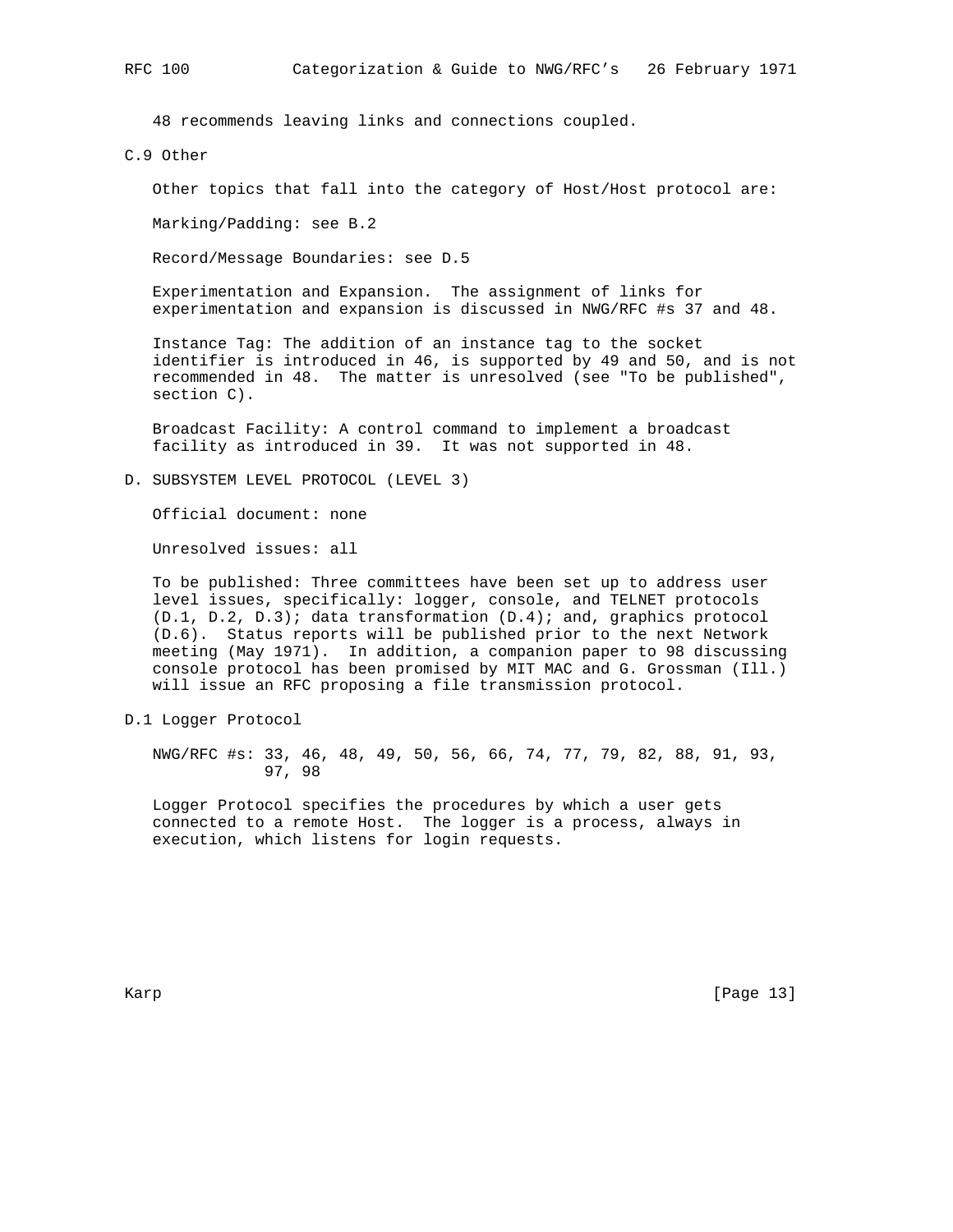In particular:

 33 proposes that the logger listen to calls on socket #0. It then switches to the assigned socket. The sequence of events is illustrated.

 46 proposes a User Control and Communication (UCC) module, which implements logger protocol and permits the logger to interact with the NCP. It proposes the use of two full-duplex pseudo-typewriter connections.

 48 proposes that sockets <U, H, 0> and <U, H, 1> designate either the input and output sockets of a copy of the logger or the console sockets.

 49 is a write-up of a combination of the proposals presented in 46 and 48. 49 presents the disadvantages of the new proposal and reverts back to supporting the UCC of 46.

50 indicates RAND support for the UCC presented in 46.

 56 defines a send-logger and a receive-logger with a full-duplex connection. The logger handles one request at a time; requests are queued. The receiver logger is identified as user 0 on socket 0.

 66 introduces a dial-up protocol (Initial Connection Protocol, ICP) to get a process at one site in contact with the logger at another site.

74 documents the logger implemented at UCSB.

 77 and 82 report the discussion of logger protocol at the FJCC 1970 Network meeting. E. Harslem and E. Meyer agreed to write proposals.

 79 discusses a conflict between Document No. 1 and NWG/RFC 66 regarding the use of ALL prior to connection establishment.

 80 presents a variation of 66 that rectifies the conflict. 80 also suggests that ICP should apply to more than just the logger i.e., let user 0 signify the logger.

 88 documents the logger implemented as part of NETRJS, which allows access to RJS at UCLA's CCN. The ICP described in 66 and 80 is adhered to. The logger is designated as user 0.

91 contains a description of the logger for the PDP-10 at Harvard.

Karp [Page 14]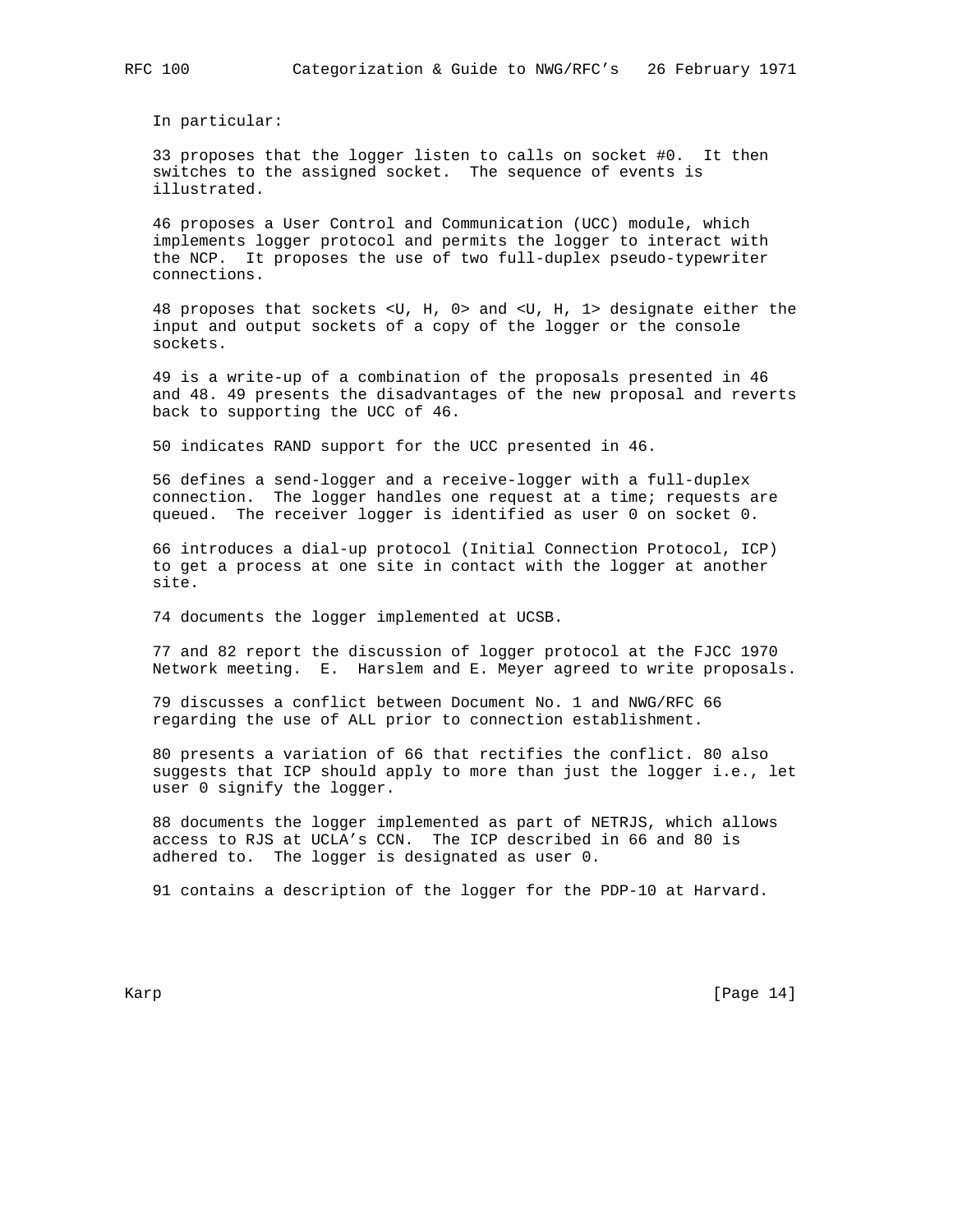93 points out an ambiguity in the Host/Host protocol of Document No. 1 regarding the requirement of message data type for ICP. The ambiguity is rectified by NG/RFC 102.

 97 includes the ICP (as proposed in 80) used to establish connection to NIC.

98 is the logger protocol proposal issued by E. Meyer.

D.2 Console Protocol

 NWG/RFC #s: 20, 44, 46, 48, 49, 50, 56, 66, 74, 77, 82, 88, 91, 96, 97, 98

 Console protocol will specify conventions for what goes out over the network. Included are conventions for echoing, character set, interrupt or break, end of line, message formats.

In particular:

 20 suggests a standard of 7-bit ASCII in an 8-bit byte, with the high order bit 0.

 44 discusses three possibilities for echoing over the network (echoing, no echoing, optional echoing) and states a preference for no echoing. 44 also states a preference for establishing a network common code where all code conversion is performed on outgoing text; thus, all incoming text would be in the common code.

 46 proposes the use of interrupt on the third level. An interrupt means "quit" when sent from a requestor process to a created process. The command level is entered.

 48 and 49 relegate issues of echoing and code conversion to third level protocol.

 50 and 56 support adoption of ASCII for the network standard character set. 56 also discusses two uses of break characters (interrupt): in a panic situation and to exit from subsystem. Three message formats (character by character, end by carriage return, several command lines per message) are discussed. A recommendation that echoing be handled locally is made.

 66 specifies that the standard console use 7-bit ASCII in 8 bits with the 8th bit on (note the conflict with 20). It also specifies the use of INR for break or interrupt.

74 documents console protocol implemented by UCSB.

Karp [Page 15]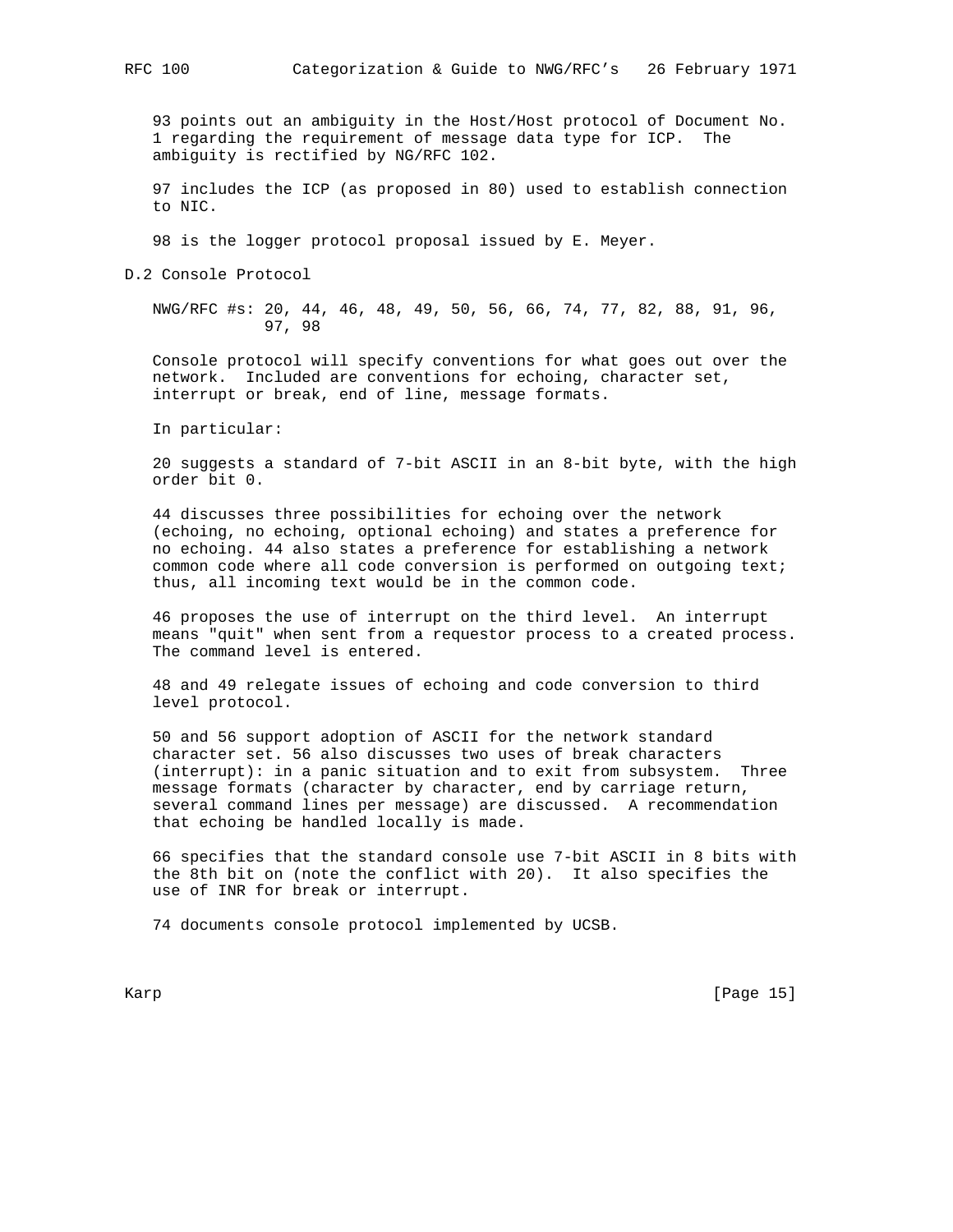77 and 82 report on console protocol topics (echoing, full vs half duplex) discussed at the Network meeting, FJCC 1970.

88 documents conventions used by NETRJS for RJS at CCN, UCLA.

91 discusses code standards.

96 and 97 document conventions used for NIC at SRI ARC.

 98 proposes specifications for general console communications and addresses full vs half duplex, character escapes, and action characters.

D.3 TELNET Protocol

NWG/RFC #s: 15, 33, 76, 80, 83, 91, 96, 97

 TELNET is a subsystem permitting a teletype-like terminal at a remote Host for function as a teletype at the serving Host. TELNET protocol specifies user level interface to the network by way of network system calls.

In particular:

 15 introduces the TELNET concept and presents a sample dialogue between Utah's PDP-10 and SRI's 940. System primitives are proposed.

33 describes TELNET and gives essentially the same example as in 15.

 76 describes a terminal user control language for Illinois's PDP-11 ARPA Network Terminal System. The protocol defined permits the user to utilize the network at a symbolic level.

 80 and 83 introduce the concept of a Protocol Manager that can manage protocol sequences between consoles and the network. The Form Machine (see D.4) can be used for translations.

 91 contains a proposal for a User/User protocol that has the ability to function as TELNET.

 96 describes a series of experiments to be conducted using the TELNET subsystem at SRI ARC.

97 presents a detailed proposal for a standard TELNET protocol.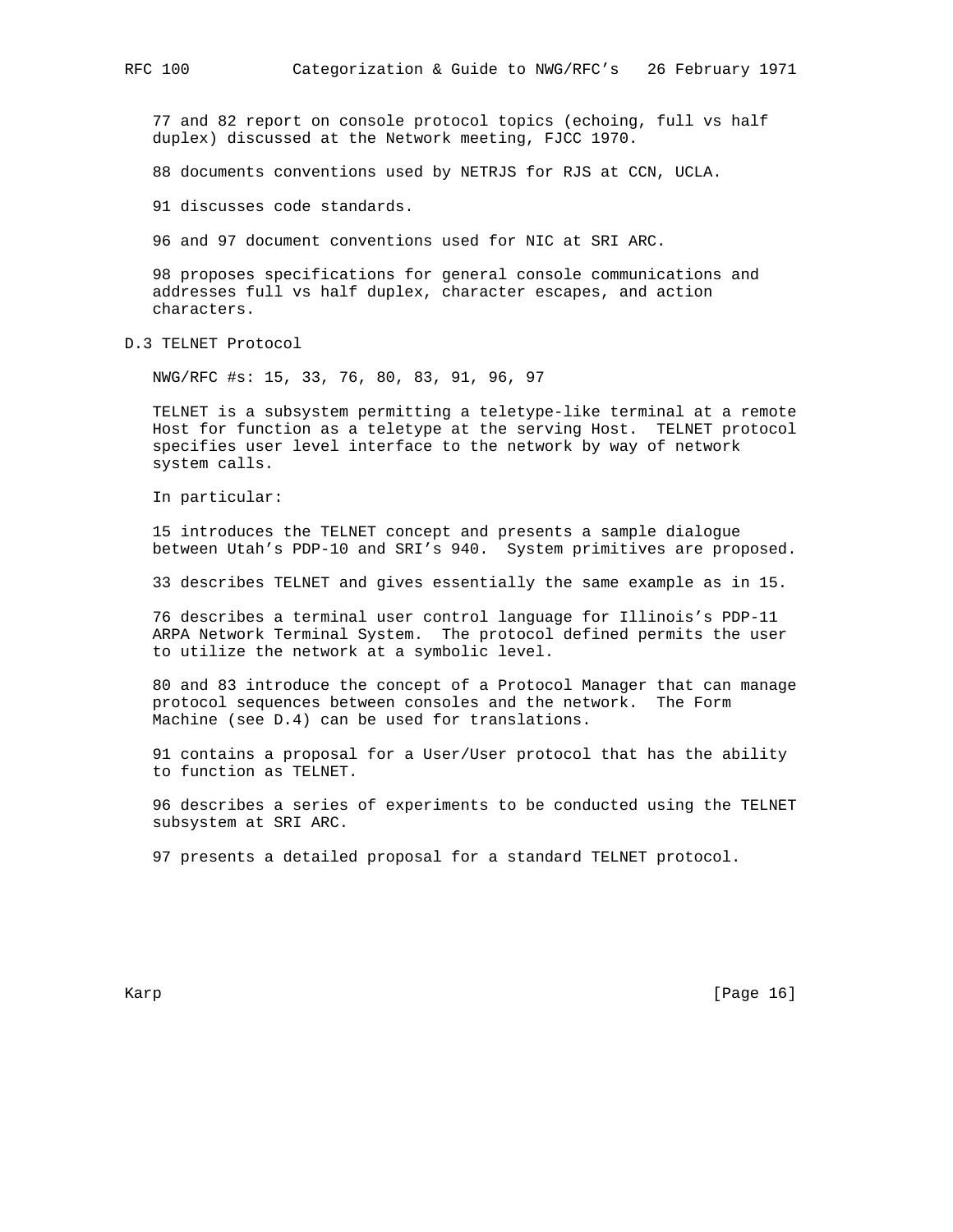## D.4 NIL, DEL, and Form Machines

NWG/RFC #s: 5, 31, 42, 51, 63, 80, 83, 96

 NIL, DEL, and Form Machines are proposals of similar methods for adapting user programs and/or data to the network. A committee chaired by J. Heafner has been formed to plan, implement, and exercise a language for reconfiguring data streams.

In particular:

 NIL (Network Interchange Language), described in 51, introduces the concept of an abstract network machine which would permit a user to consider the computer network as an overall computing facility. All dialogue would take place between hosts and the network machine. NIL permits the description of the environment and the description of the Front End of an interactive system. Sublanguages for describing control, operation, data declaration, and environment are used. With NIL, the network machine can operate in standard mode as well as user-defined extended mode. The network machine can act as a user of a Host; conversely, a Host can be a user of a network machine. Each Host will have a generator to generate a translator from the descriptive sublanguage inputs.

 DEL (Decode - Encode Language), described in 5, utilizes a front end translator at the using site to translate the using site characters to the server host character set. Return messages are subsequently translated locally to the local standard. Immediate feedback in an interactive mode is also handled locally. DEL can be used for the operation of large display-oriented systems. Provisions are given for representing a universal hardware. The syntax is included.

 Two proposals for the Form Machine have been given. 80 introduces the concept of the Form Machine, an experimental software package operating on regular expressions that describe data formats. 83 presents a different approach: a syntax-driven interpreter which operates on a grammar which is an \_ordered\_ set of replacement rules. 83 contains a description of the Form Machine with some examples of replacement rules for particular data types. Application of the Form-Machine to program protocols is also discussed.

 31 proposes a message description language as a standard symbolic method for defining and describing binary messages. In the future, the descriptive language could be used as input to generators of data translation programs.

 42 proposes the use of message data types prior to the development of network languages specifying the syntax and semantics of messages.

Karp [Page 17]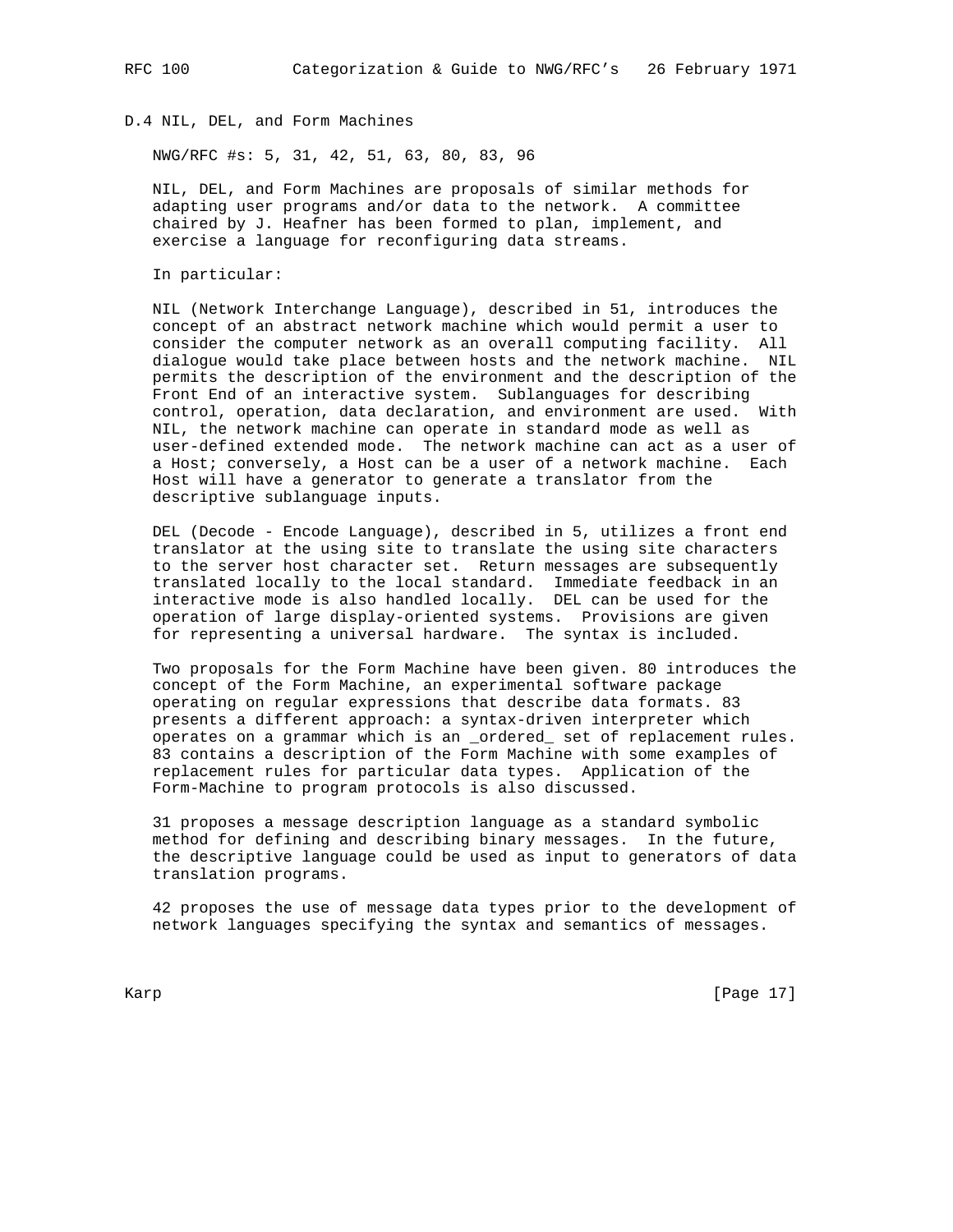Programs would extract the message data type and transform the data accordingly. Both standard and local types would be handled (as in RFC #51), probably using tables stored at one location such as NIC. 62 presents data typed codes.

 96 includes a discussion on a Front End for NLS (T) and suggests that further study be given to standard languages as presented in 51.

D.5 Record/Message Boundaries

NWG/RFC #s: 13, 49, 50, 58, 63, 77, 82, 91

 Positions that no special structures should be imposed on data transmission are presented in 49 and 91. 50 and 58 disagree. 58 claims that logical and physical message distinctions exist and that logical messages must begin on a physical message boundary.

 63 reports a decision from a meeting that records may begin anywhere in a message. In a later meeting, 77 and 82, the issue was reopened. Discussion included consideration of methods of indicating the end of message and alternatives were given. Earlier RFCs had discussed these alternatives: 13 proposes a 0 length message to specify EOF; 50 proposes use of a bit count preceding the transmission and discusses solutions to the problem of dropping bits.

D.6 Network Graphics

NWG/RFC #s: 43, 77, 80, 82, 86, 87, 89, 94

 Proposals specifying network graphics protocol are in the formative stages.

In particular:

 43 mentions LIL, in interpretable language at Lincoln Labs that can handle interactive graphics.

 77 and 82 discuss the formation of a working group to specify procedures for using graphics over the network.

 80 states that graphics oriented descriptions will added to the Form Machine.

 86 is a proposal for a network standard format for a data stream to control graphics displays. 87 announces a network graphics meeting to be hosted by MIT and suggests discussion topics. Both 86 and 87 are attempts to stimulate some interest in the generation of graphics protocol proposals.

Karp [Page 18]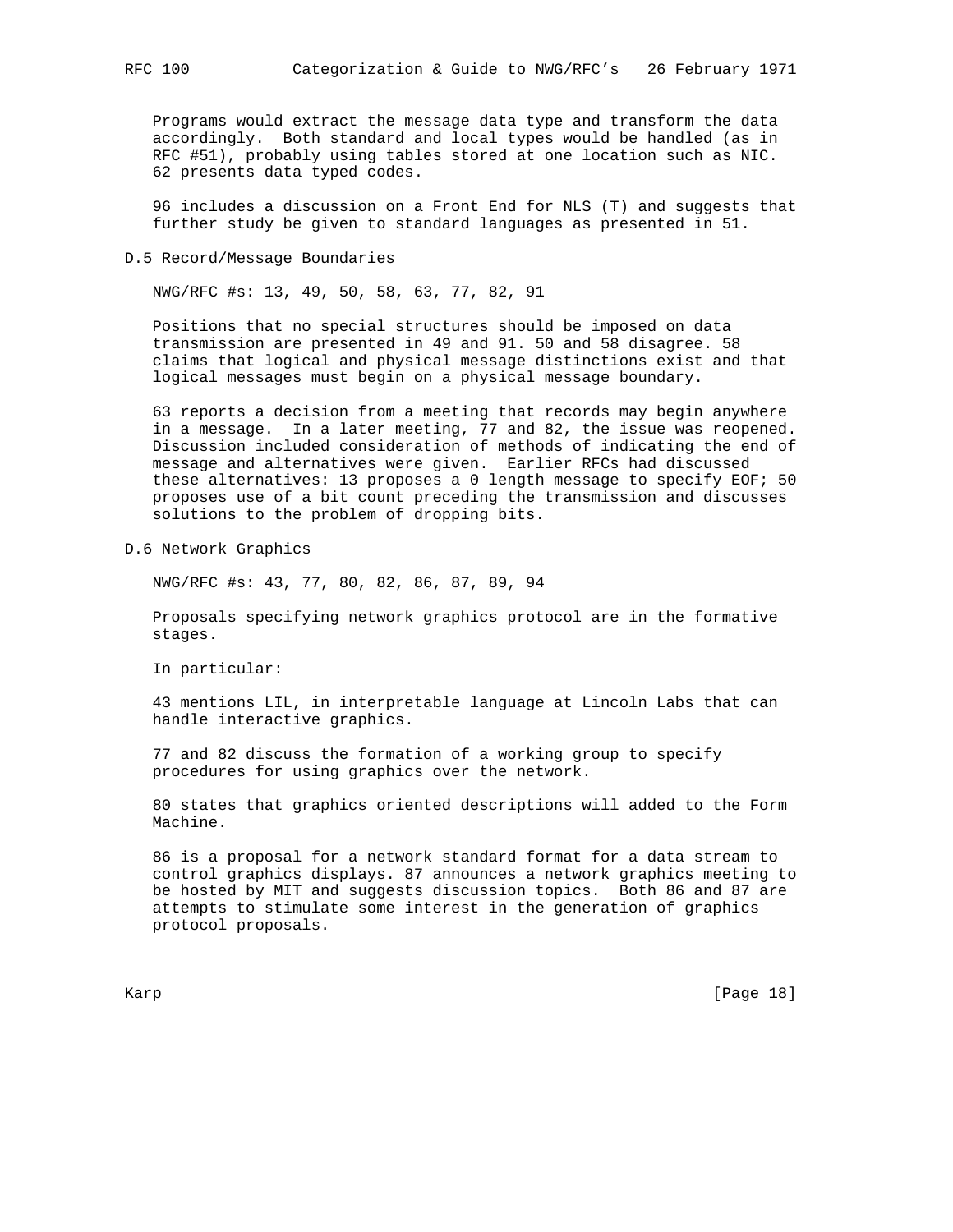89 describes a Harvard-MIT graphics experiment using the network.

94 comments on 8 and presents an alternate proposal.

D.7 File Transmission

NWG/RFC #s: 13, 38, 77, 82, 91

 The subject of file transmission over the network is at the informal discussion stage. Nothing substantive has been published as NWG/RFCs om this category.

In particular:

13 proposes using a 0 length message to specify EOF.

 38 recommends routing multiple connections over the same link to handle file transmissions over the network.

 77 and 82 summarize comments on file transmission problems aired at the Network meeting in Houston, Nov. 1970.

 91 describes how PDP-10 file transmission could be handled over the network.

E. MEASUREMENT ON NETWORK

Official document: none

 Unresolved issues: Should NCPs be altered to keep measurement statistics?

E.1 General

NWG/RFC #s: 77, 82

 Both 77 and 82 report on the comments made at the Network meeting, Houston 1970, regarding network measurements. UCLA and BBN are officially responsible for gathering network statistics. Is it reasonable to alter the NCP to keep statistics?

E.2 Clock

NWG/RFC #s: 28, 29, 32, 34

 The NWG/RFCs in this category discuss requirements for a clock to measure network delay.

Karp [Page 19]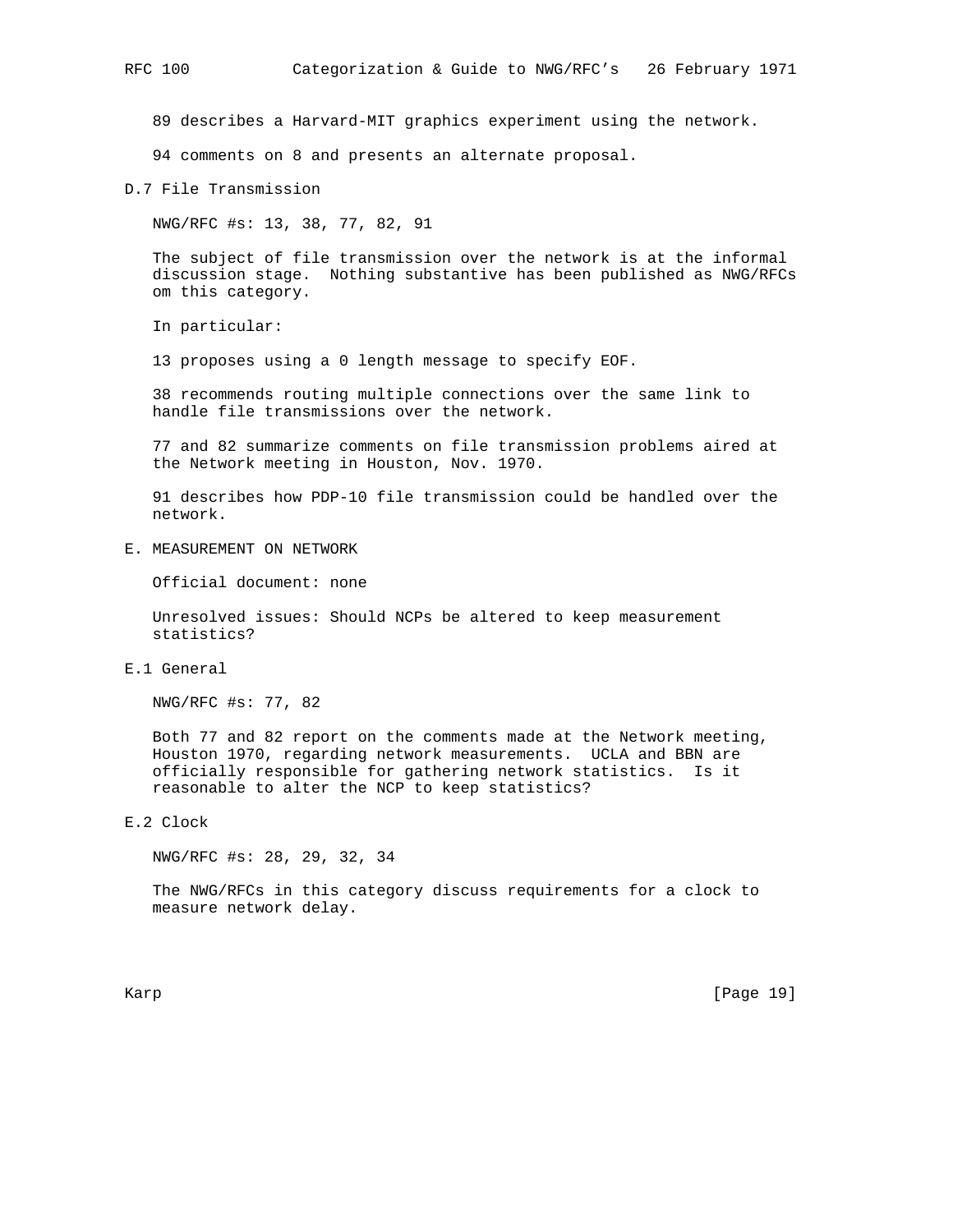In particular:

 28 is concerned with the installation of a real-time clock at SRI ARC and requests comments concerning network time standards for delay measurement.

 29 responds to 28, stating that a millisecond clock should be sufficient.

 32 discusses the desirability of adding a network clock for measurement of user-oriented message delays. A one millisecond resolution is a reasonable specification. The problems of clock synchronization and long term accuracy are addressed.

34 describes the SRI ARC clock on the XDS 940.

F. NETWORK EXPERIENCE

NWG/RFC #s 78, 89

 Reports on experience with the network are starting to be published. As sites begin to get their NCPs up, more notes in this category should be generated and are encouraged.

In particular:

78 describes NCP checkout between UCSB and RAND.

 89 describes initial activity on the network between MIT MAC Dynamic Modelling/Computer Graphics PDP-6/10 System and the Harvard PDP-10.

G. SITE DOCUMENTATION

Official document. None

Unresolved issues: Procedures for entering documentation at NIC.

 To be published. Dick Watson, SRI ARC, will publish documentation specifications and procedures.

G.1 General

NWG/RFC #s 77, 82

 77 and 82 contain general comments on storing system documentation on-line.

Karp [Page 20]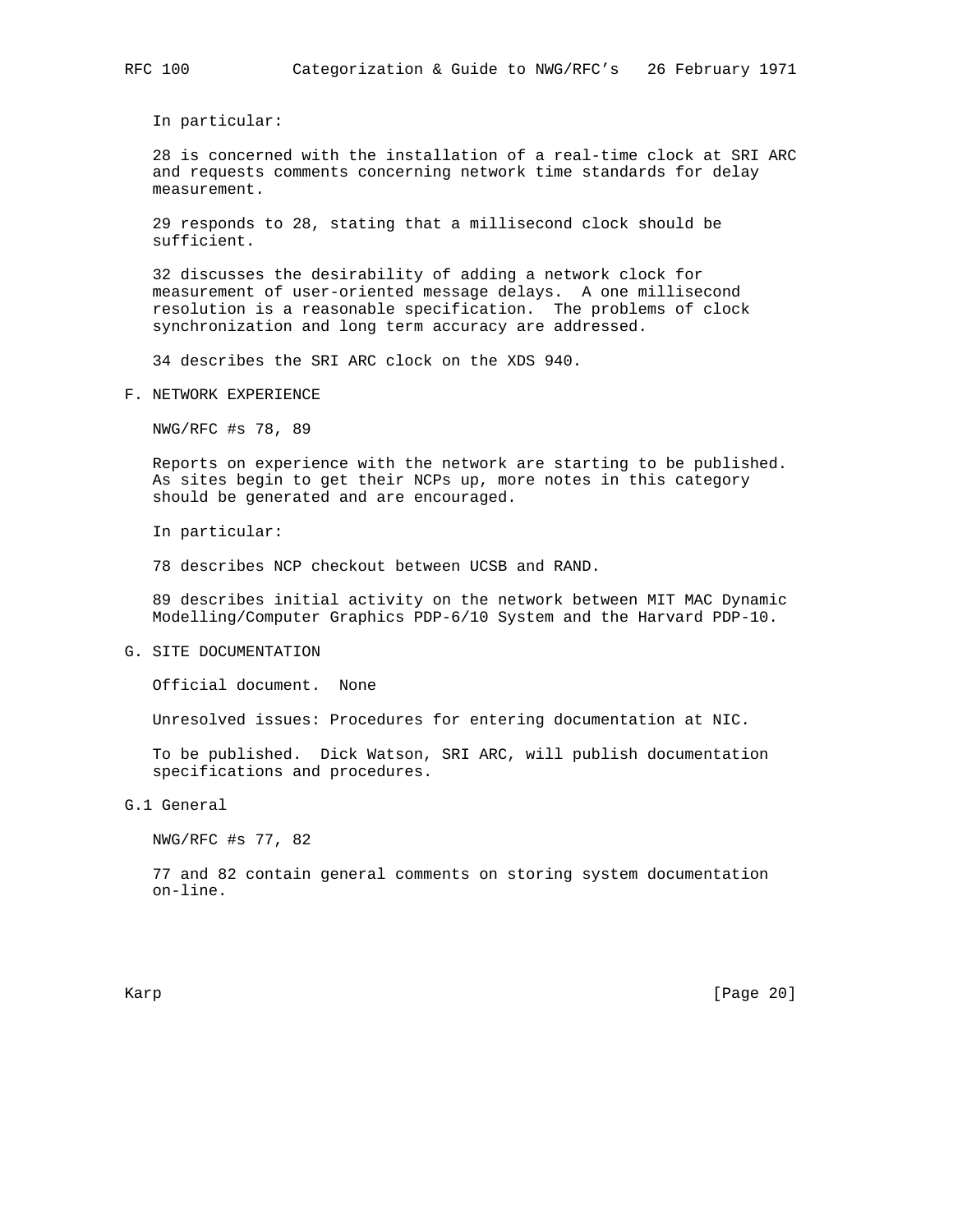# G.2 NIC

NWG/RFC #s: 77, 82, 96, 97

 77 and 82 contain summaries of Engelbart's discussion of NIC at the Network meeting in Houston, November, 1970.

 96 and 97 contain details of third level protocol implementation of NLS (NIC).

G.3 UCSB

NWG/RFC #s: 74

 74 presents specifications for network use of the UCSB On-Line System (OLS).

G.4 CCN (UCLA)

NWG/RFC #s: 88, 90

88 describes the protocol implementation for RJE.

 90 specifies the resources available at CCN, operating as a Network Service Center.

G.5 University of Illinois

NWG/RFC #s: 76

76 describes the PDP-11 ARPA Network Terminal System implementation.

H. ACCOUNTING

 To be published: B. Kahn, BBN, will generate an RFC discussing important considerations for an accounting mechanism.

NWG.RFC #s: 77, 82

 This topic will be addressed by the long-range Host/Host protocol committee, set up at the Network meeting, University of Illinois, February 1971.

 77 and 82 discuss the need for some network accounting scheme, primarily for sites classified as Service Centers rather than Research Centers.

Karp [Page 21]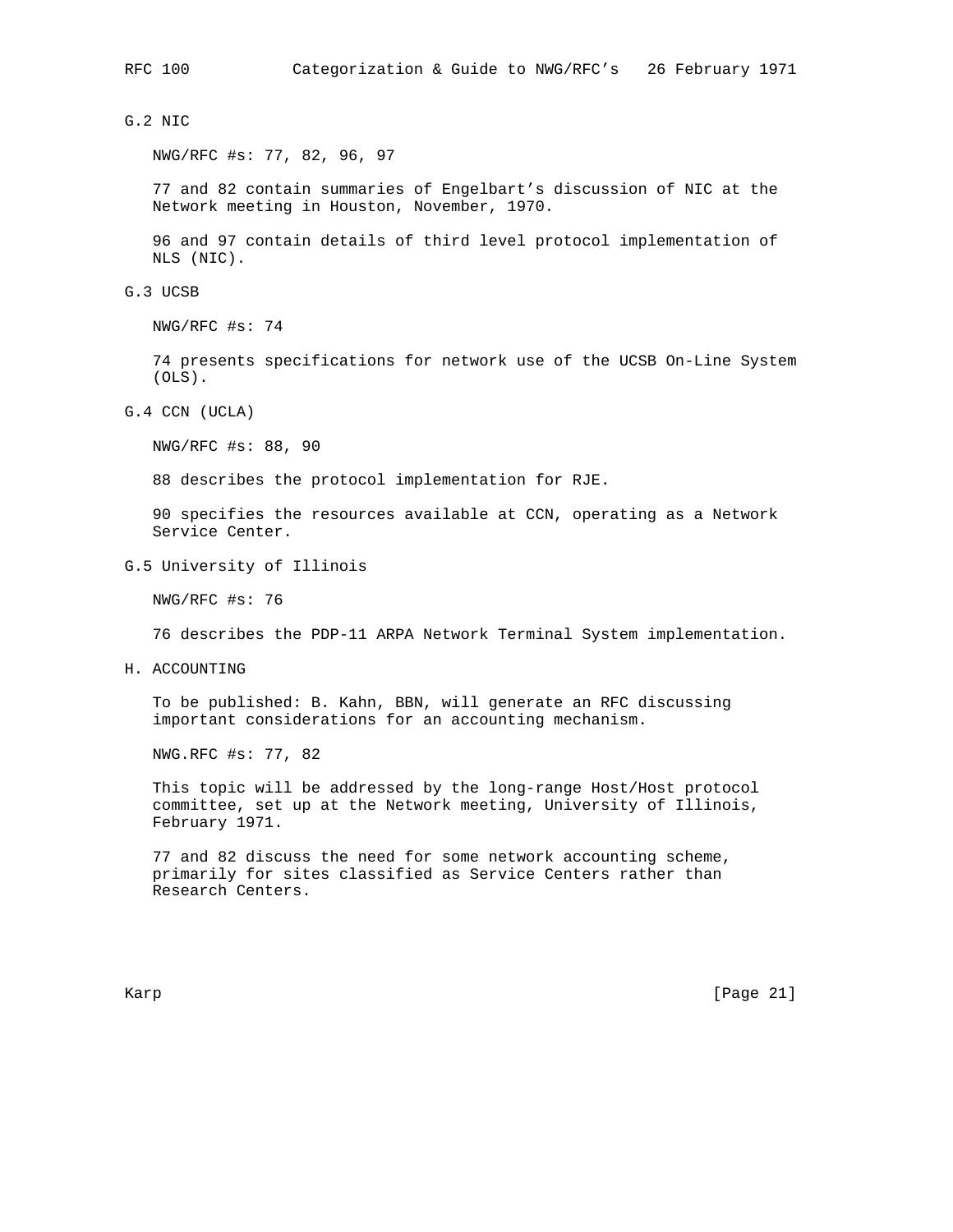## I. OTHER

 The topics grouped in this catch-all category may in the future constitute independent categories.

I.1 Hardware

NWG/RFC #s: 12, 64

 12 contains diagrams that indicate the logical sequence of hardware operations which occur within the IMP/Host interface.

 64 proposes a hardware solution to getting rid of marking. 64 has been superseded by 102.

I.2 Request for References

NWG/RFC #s: 81

81 requests references concerning communications.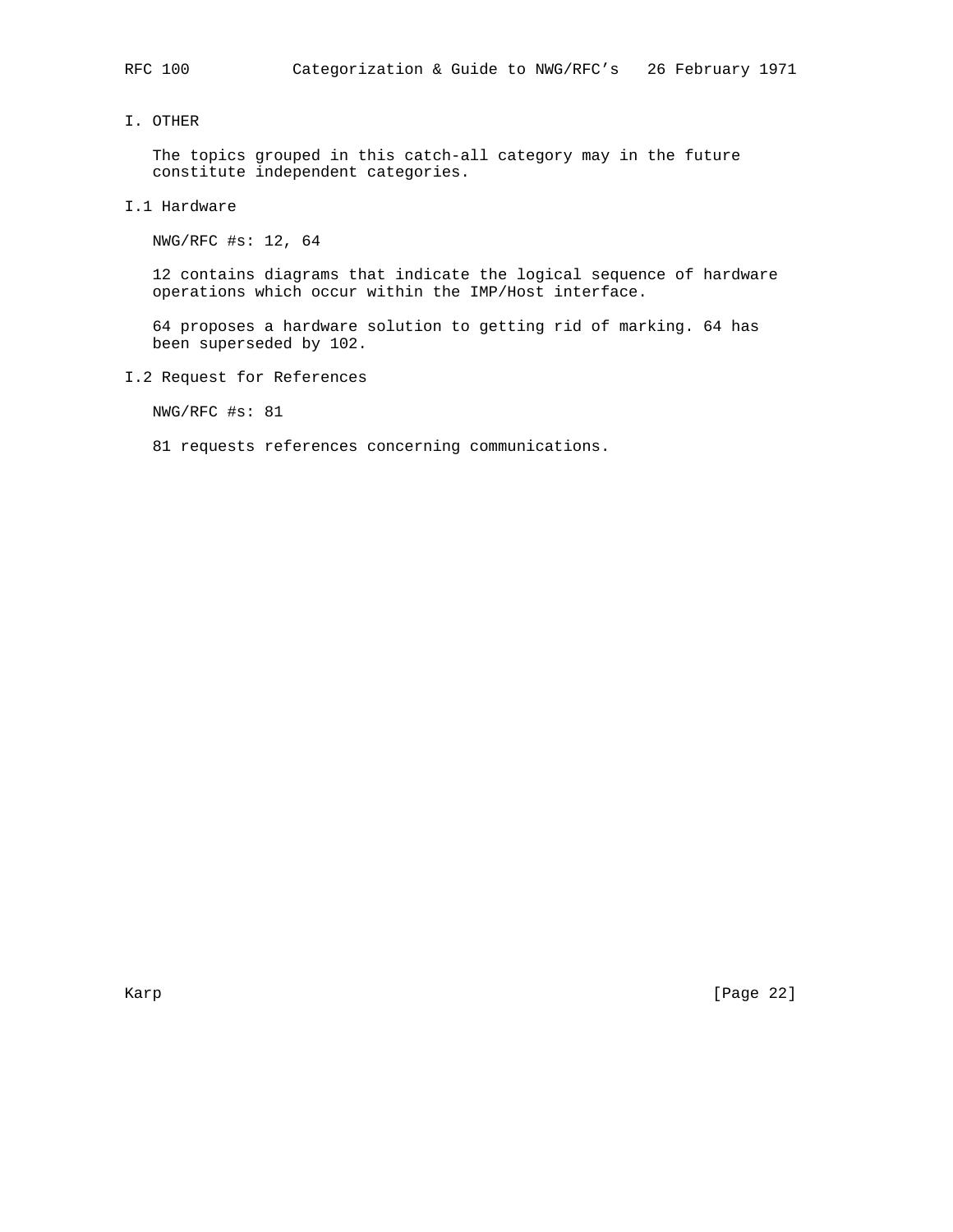Issues and Current NWG/RFCs

Subset reflecting current status:

 NWG/RFC #s: 5, 12, 30-33, 41, 47, 48, 51, 53-56, 60, 62, 66, 74, 76-78, 80-83, 86-91, 94-100, 102

### A. ADMINISTRATIVE

 A.1 Distribution List NWG/RFC #s: 95

 A.2 Meeting Announcements NWG/RFC #s: 87, 99

 A.3 Meeting Minutes NWG/RFC #s: 77, 82

 A.4 Guide to NWG/RFCs NWG/RFC #s: 100

 A.5 Policies NWG/RFC #s: 30, 41, 53, 77, 82, 102

B. HOST/IMP PROTOCOL

Official document: BBN Memo No. 1822

- B.1 General NWG/RFC #s: 33, 47, 102
- B.2 Marking/Padding NWG/RFC #s: 102

C. HOST/HOST PROTOCOL

Official document: Document No. 1, S. Crocker, 3 August 1970

- C.1 Host/Host Protocol Proposals NWG/RFC #s: 33, 48, 54, 60, 62, 102
- C.2 NCPs (Description, Structure, Techniques) NWG/RFC #s: 55, 74
- C.3 Connection Establishment and Termination NWG/RFC #s: 54

C.4 Flow Control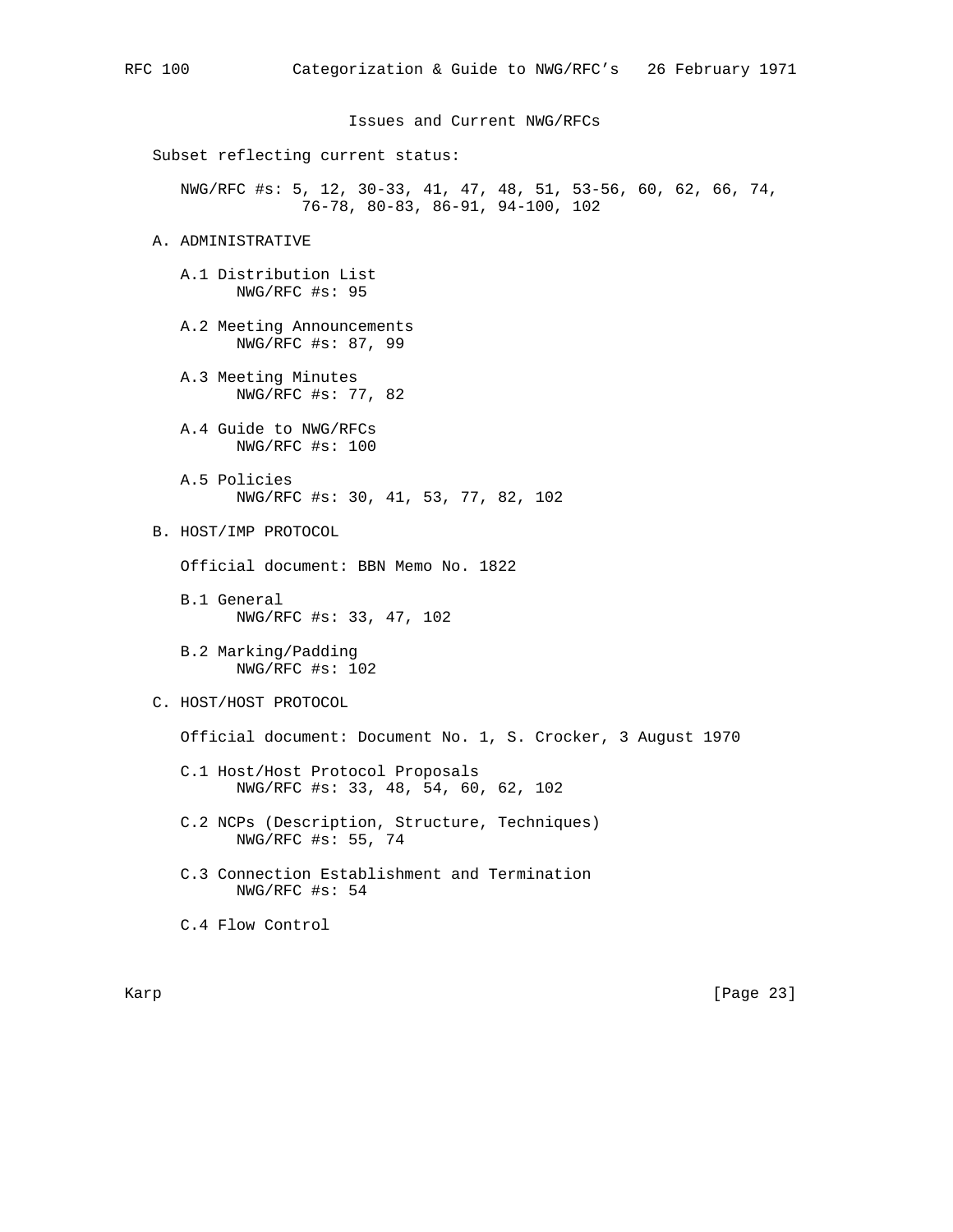NWG/RFC #s: 54 102

- C.5 Error Control and Status Testing NWG/RFC #s: 54, 102
- C.6 Interrupt NWG/RFC #s: 54, 102
- C.7 Dynamic Reconnection NWG/RFC #s: 47
- C.8 Relation Between Connections and Links NWG/RFC #s: 48

D. SUBSYSTEM LEVEL PROTOCOL

- D.1 Logger Protocol NWG/RFC #s: 56, 66, 80,98
- D.2 Console Protocol NWG/RFC #s: 66, 77, 82, 96, 97, 98
- D.3 TELNET Protocol NWG/RFC #s: 33, 96, 97
- D.4 NIL, DEL, Form Machines NWG/RFC #s: 5, 31, 51, 83
- D.5 Record/Message Boundaries NWG/RFC #s: 77, 82, 91
- D.6 Network Graphics NWG/RFC #s: 86, 87, 94
- D.7 File Transmission NWG/RFC #s: 77, 82, 91

## E. MEASUREMENT ON NETWORK

 E.1 General NWG/RFC #s: 77, 82

 E.2 Clock NWG/RFC #s: 32

F. NETWORK EXPERIENCE

NWG/RFC #s: 78, 89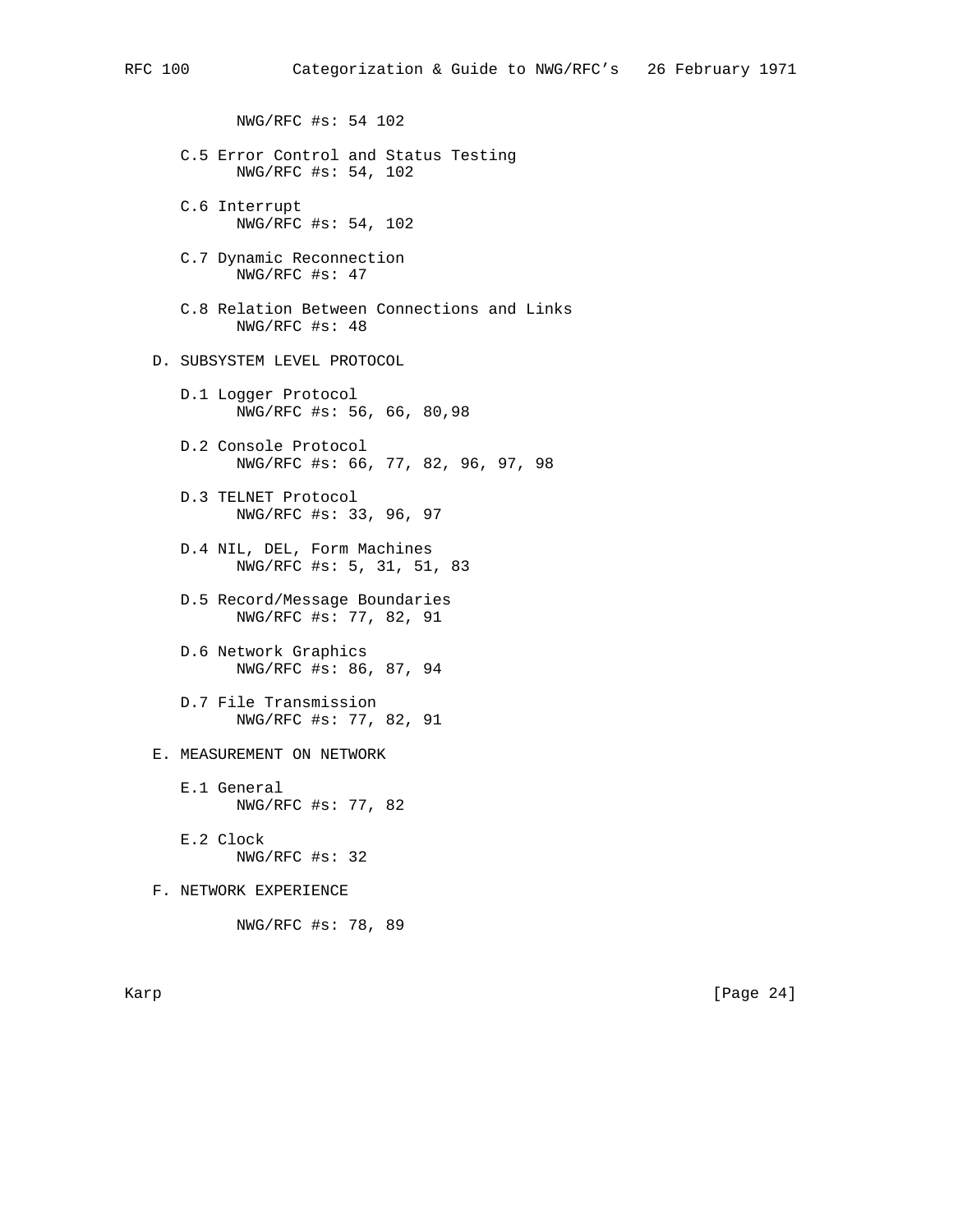G. SITE DOCUMENTATION G.1 General NWG/RFC #s: 77, 82 G.2 NIC NWG/RFC #s: 77, 82, 96, 97 G.3 UCSB NWG/RFC #s: 74 G.4 CCN (UCLA) NWG/RFC #s: 88, 90 G.5 Illinois NWG/RFC #s: 76 H. ACCOUNTING NWG/RFC #s: 77, 82 I. OTHER

- I.1 Hardware NWG/RFC #s: 12
- I.2 Request for References NWG/RFC #s: 81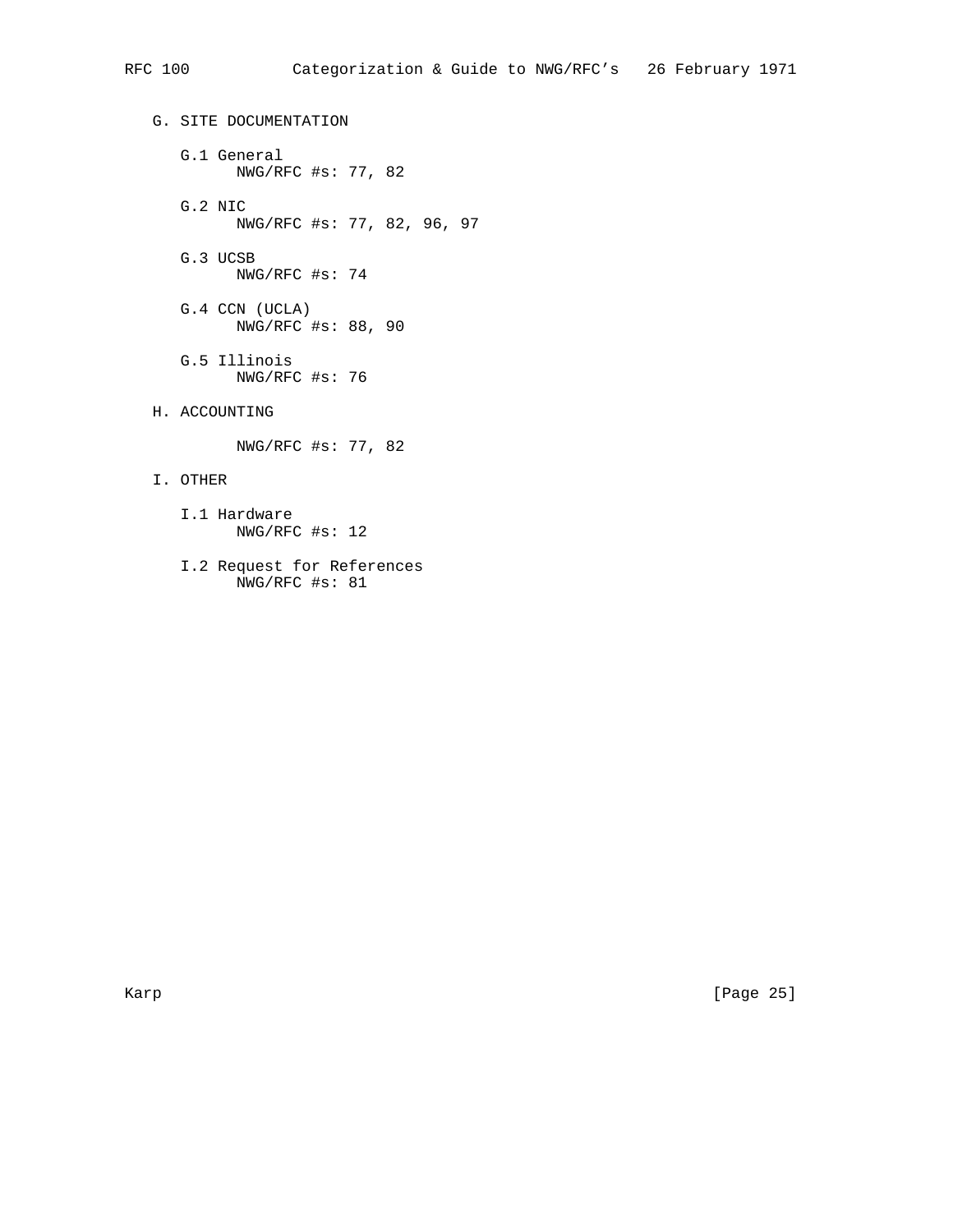| RFC 100     | Categorization & Guide to NWG/RFC's 26 February 1971                 |               |  |
|-------------|----------------------------------------------------------------------|---------------|--|
|             | List of NWG/RFC #'s 1-102 With Cross-Reference to Categorized Topics |               |  |
| NWG/RFC 1:  | HOST Software<br>S. Crocker (UCLA)                                   | 7 April 1969  |  |
|             | Obsolete                                                             |               |  |
| NWG/RFC 2:  | HOST Software<br>B. Duvall (SRI)                                     | 9 April 1969  |  |
|             | C.5, otherwise obsolete                                              |               |  |
| NWG/RFC 3:  | Documentation Conventions<br>S. Crocker (UCLA)                       | 9 April 1969  |  |
|             | A.1                                                                  |               |  |
| NWG/RFC 4:  | Network Timetable<br>E. Shapiro (SRI)                                | 24 March 1969 |  |
|             | Obsolete                                                             |               |  |
| *NWG/RFC 5: | DEL<br>J. Rulifson (SRI)                                             | 2 June 1969   |  |
|             | D.4                                                                  |               |  |
| NWG/RFC 6:  | Conversation with Bob Kahn<br>S. Crocker (UCLA)                      | 10 April 1969 |  |
|             | Obsolete                                                             |               |  |
| NWG/RFC 7:  | HOST/IMP Interface<br>G. Deloche (UCLA)                              | 5 May 1969    |  |
|             | Obsolete                                                             |               |  |
| NWG/RFC 8:  | ARPA Network Functional Specifications<br>G. Deloche (UCLA)          | 5 May 1969    |  |
|             | Obsolete                                                             |               |  |
|             | *indicates inclusion in the subset of "current issues".              |               |  |

Karp [Page 26]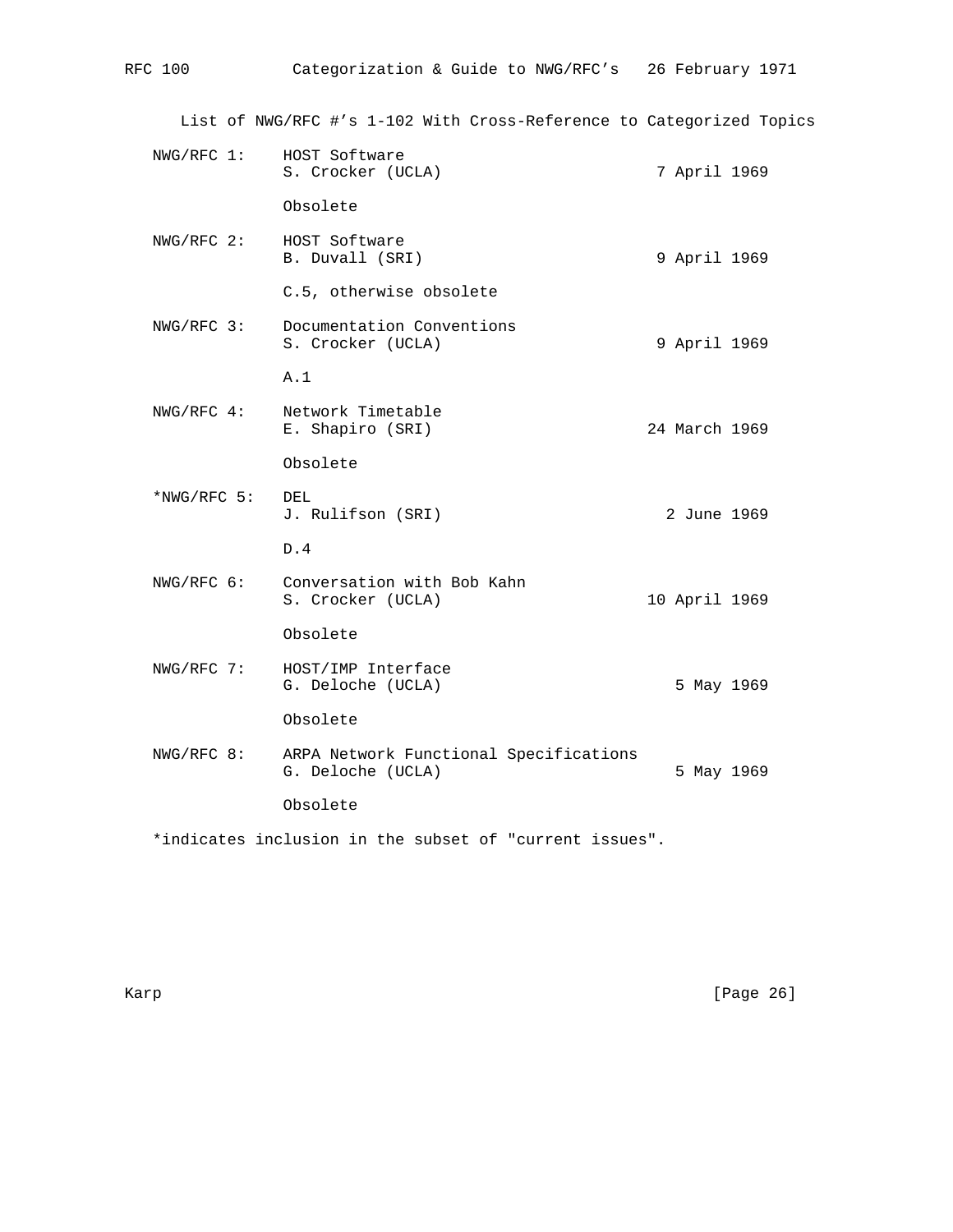| RFC 100     | Categorization & Guide to NWG/RFC's                                                  | 26 February 1971  |
|-------------|--------------------------------------------------------------------------------------|-------------------|
| NWG/RFC 9:  | HOST Software<br>G. Deloche (UCLA)                                                   | 1 May 1969        |
|             | C.1 C.2                                                                              |                   |
| NWG/RFC 10: | Documentation Conventions<br>S. Crocker                                              | 29 July 1969      |
|             | A.1                                                                                  |                   |
| NWG/RFC 11: | Implementation of the HOST-HOST Software Procedures in<br>GORDO<br>G. Deloche (UCLA) | 1 August 1969     |
|             | C.1 C.2                                                                              |                   |
|             | *NWG/RFC 12: IMP/HOST Interface Flow Diagram<br>M. Wingfield (UCLA)                  | 26 August 1969    |
|             | I.1                                                                                  |                   |
|             | NWG/RFC 13: Referring to NWG/RFC 11<br>V. Cerf (UCLA)                                | 20 August 1969    |
|             | D.5 D.7                                                                              |                   |
|             | NWG/RFC 14: (never issued)                                                           |                   |
| NWG/RFC 15: | Network Subsystem for Time-Sharing HOSTS<br>C. S. Carr (UTAH)                        | 25 September 1969 |
|             | D.3                                                                                  |                   |
|             | NWG/RFC 16: MIT (address)<br>S. Crocker                                              | 27 August 1969    |
|             | A.1                                                                                  |                   |
| 17a         | NWG/RFC 17 & Some Questions Re: HOST-IMP Protocol                                    |                   |
|             | J. E. Kreznar (SDC)                                                                  | 27 August 1969    |
|             | B.1                                                                                  |                   |
| NWG/RFC 18: | (use of links 1 and 2)<br>V. Cerf (UCLA)                                             | September 1969    |
|             | A.5                                                                                  |                   |
|             |                                                                                      |                   |

Karp [Page 27]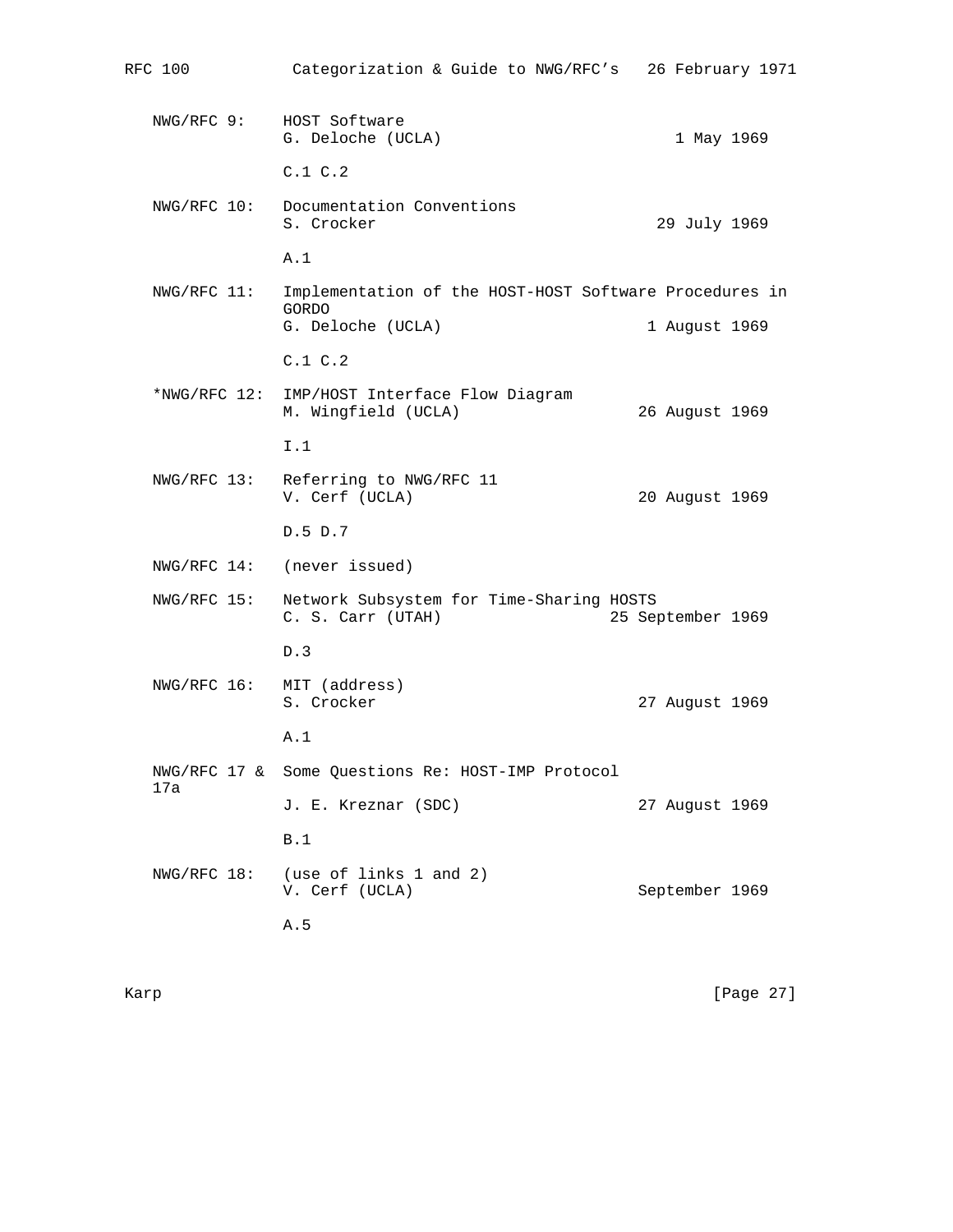| RFC 100        | Categorization & Guide to NWG/RFC's 26 February 1971                                        |                  |  |
|----------------|---------------------------------------------------------------------------------------------|------------------|--|
| NWG/RFC 19:    | Two Protocol Suggestions to Reduce<br>Congestion at Swap-bound Nodes<br>J. E. Kreznar (SDC) | 7 October 1969   |  |
|                | B.1 C.4                                                                                     |                  |  |
|                | NWG/RFC 20: ASCII Format for Network Interchange<br>V. Cerf (UCLA)                          | 10 October 1969  |  |
|                | D.2                                                                                         |                  |  |
|                | NWG/RFC 21: (report of Network meeting)<br>V. Cerf (UCLA)                                   | 17 October 1969  |  |
|                | A.3 B.1                                                                                     |                  |  |
|                | NWG/RFC 22: HOST-HOST Control Message Formats<br>V. Cerf (UCLA)                             | 17 October 1969  |  |
|                | C.1 C.2                                                                                     |                  |  |
| NWG/RFC 23:    | Transmission of Multiple Control Messages<br>G. Gregg (UCSB)                                | 16 October 1969  |  |
|                | C.2                                                                                         |                  |  |
| $NWG/RFC 24$ : | Documentation Conventions<br>S. Crocker (UCLA)                                              | 21 November 1969 |  |
|                | A.1 A.5                                                                                     |                  |  |
| NWG/RFC 25:    | No High Link Numbers<br>S. Crocker (UCLA)                                                   | 30 October 1969  |  |
|                | A.5                                                                                         |                  |  |
| NWG/RFC 26:    | (never issued)                                                                              |                  |  |
|                | NWG/RFC 27: Documentation Conventions<br>S. Crocker (UCLA)                                  | 6 December 1969  |  |
|                | A.1 A.5                                                                                     |                  |  |
| NWG/RFC 28:    | Time Standards<br>B. English (ARC)                                                          | 13 January 1970  |  |
|                | E.1                                                                                         |                  |  |

Karp [Page 28]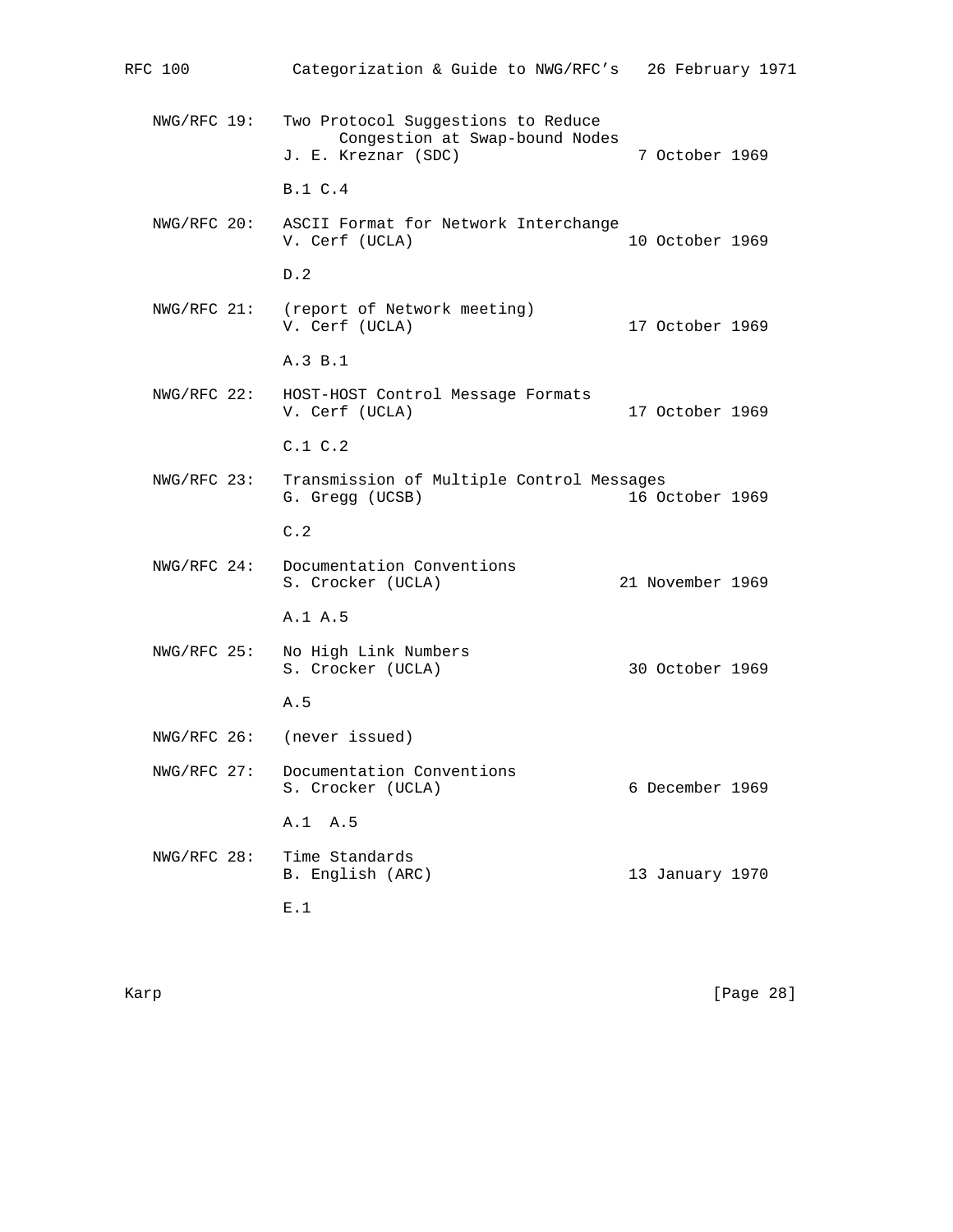| RFC 100      | Categorization & Guide to NWG/RFC's                                                                      | 26 February 1971 |
|--------------|----------------------------------------------------------------------------------------------------------|------------------|
| NWG/RFC 29:  | Note in Response to Bill English's<br>Request for Comments<br>R. Kahn (BBN)                              | 19 January 1970  |
|              | E.1                                                                                                      |                  |
| NWG/RFC 30:  | Documentation Conventions<br>S. Crocker (UCLA)                                                           | 4 February 1970  |
|              | A.1 A.5                                                                                                  |                  |
| *NWG/RFC 31: | Binary Message Forms in Computer Networks<br>D. Borrow (BBN)<br>W.R. Sutherland (LINC)                   | February 1968    |
|              | D.4                                                                                                      |                  |
| *NWG/RFC 32: | Connecting M.I.T. Computers to the ARPA<br>Computer-to-Computer Communication Network<br>D. Vedder (MAC) | 31 January 1969  |
|              | E.1                                                                                                      |                  |
|              | *NWG/RFC 33: New HOST-HOST Protocol<br>S. Crocker (UCLA)                                                 | 12 February 1970 |
|              | B.1 C.1 C.2 C.3 C.4 C.7 D.1 D.3                                                                          |                  |
| NWG/RFC 34:  | Some Brief Preliminary Notes on the ARC Clock<br>B. English (ARC)                                        | 26 February 1970 |
|              | E.1                                                                                                      |                  |
| NWG/RFC 35:  | Network Meeting<br>S. Crocker (UCLA)                                                                     | 3 March 1970     |
|              | A.2                                                                                                      |                  |
| NWG/RFC 36:  | Protocol Notes<br>S. Crocker (UCLA)                                                                      | 16 March 1970    |
|              | B.1 C.1 C.2 C.3 C.4 C.7                                                                                  |                  |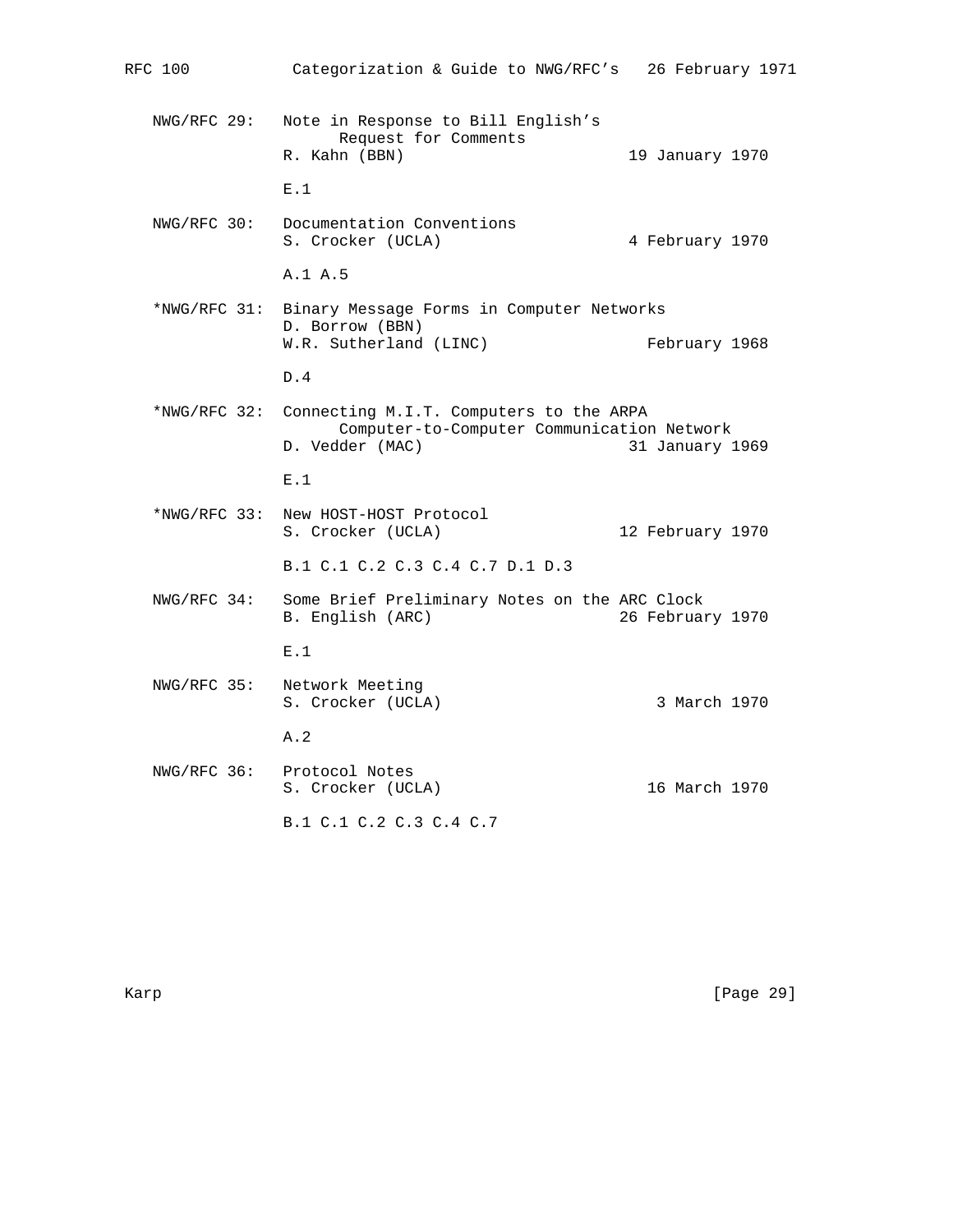| RFC 100     | Categorization & Guide to NWG/RFC's                                                      |               | 26 February 1971 |
|-------------|------------------------------------------------------------------------------------------|---------------|------------------|
| NWG/RFC 37: | Network Meeting Epilogue, etc.<br>S. Crocker (UCLA)                                      | 20 March 1970 |                  |
|             | A.1 A.3 B.1 C.1 C.4 C.5 C.7 C.8 C.9                                                      |               |                  |
| NWG/RFC 38: | Comments on Network Protocol from NWG/RFC 36<br>S.M. Wolfe (UCLA)                        | 20 March 1970 |                  |
|             | B.1 C.1 C.7 C.8 D.7                                                                      |               |                  |
| NWG/RFC 39: | Comments on Protocol Re: NWG/RFC 36<br>E. Harslem (RAND)<br>J. Heafner (RAND)            | 25 March 1970 |                  |
|             | C.1 C.3 C.5 C.7 C.9                                                                      |               |                  |
| NWG/RFC 40: | More Comments on the Forthcoming Protocol<br>E. Harslem (RAND)<br>J. Heafner (RAND)      | 27 March 1970 |                  |
|             | C.1 C.5                                                                                  |               |                  |
|             | *NWG/RFC 41: IMP-IMP Teletype Communication<br>J. Melvin (ARC)                           | 30 March 1970 |                  |
|             | A.5                                                                                      |               |                  |
| NWG/RFC 42: | Message Data Types<br>E. I. Ancona (LINC)                                                | 31 March 1970 |                  |
|             | D.4                                                                                      |               |                  |
|             | NWG/RFC 43: Proposed Meeting<br>A. G. Nemeth (LINC)                                      | 8 April 1970  |                  |
|             | A.2 D.6                                                                                  |               |                  |
| NWG/RFC 44: | Comments on NWG/RFC 33 and 36<br>A. Shohani (SDC)<br>R. Long (SDC)<br>A. Kandsberg (SDC) | 10 April 1970 |                  |
|             | B.2 C.1 C.2 C.3 C.7 C.8 D.2                                                              |               |                  |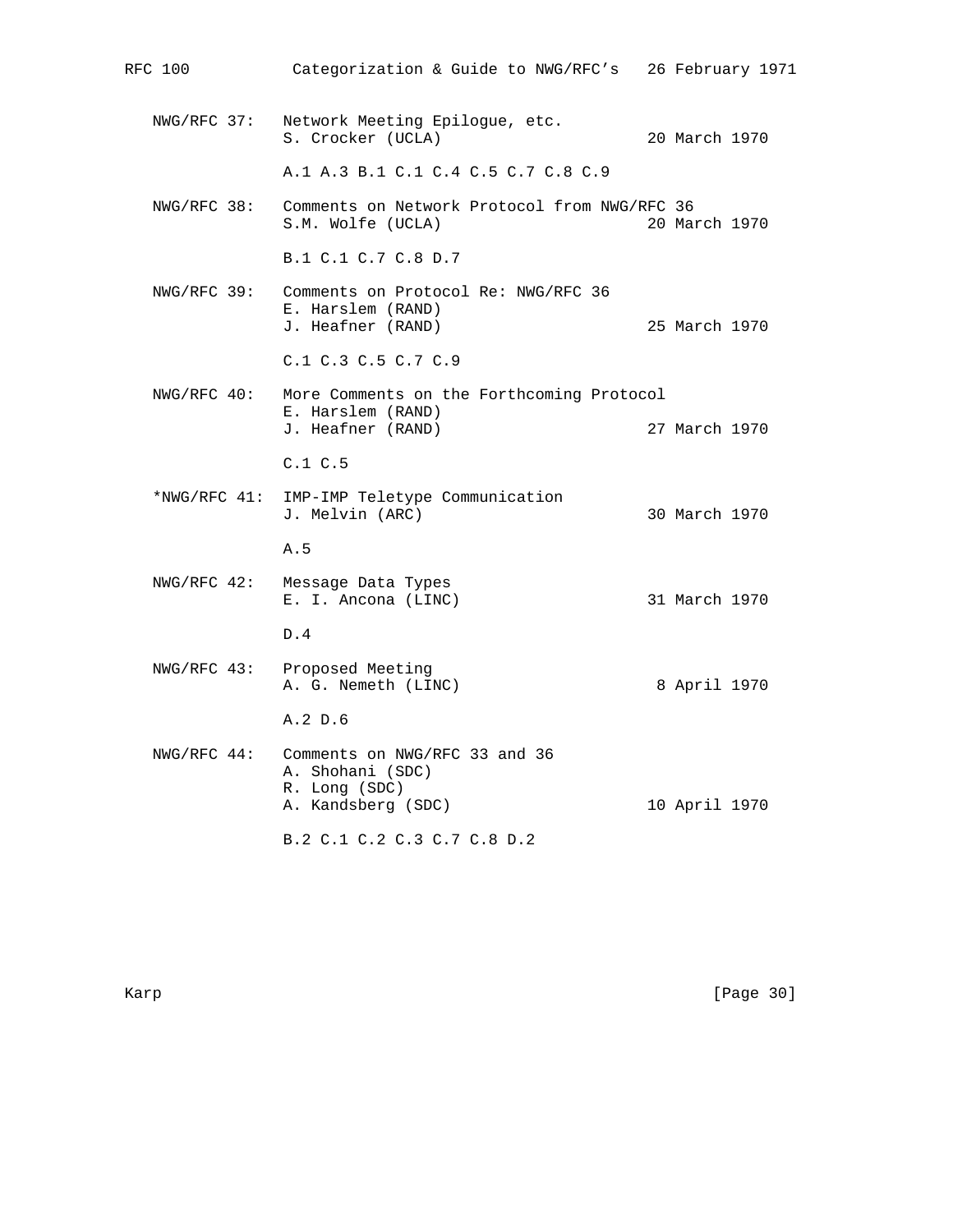| RFC 100      | Categorization & Guide to NWG/RFC's 26 February 1971                               |               |
|--------------|------------------------------------------------------------------------------------|---------------|
|              | NWG/RFC 45: New Protocol is Coming<br>J. Postel (UCLA)<br>S. Crocker (UCLA)        | 14 April 1970 |
|              | A.2                                                                                |               |
|              | NWG/RFC 46: ARPA Network Protocol Notes<br>E. W. Meyer Jr. (MAC)                   | 17 April 1970 |
|              | B.1 C.1 C.2 C.3 C.4 C.5 C.6 C.7 D.1                                                |               |
|              | *NWG/RFC 47: BBN's Comments on NWG/RFC 33<br>J. Postel (UCLA)<br>S. Crocker (UCLA) | 20 April 1970 |
|              | B.1 C.4                                                                            |               |
|              | *NWG/RFC 48: A Possible Protocol Plateau<br>J. Postel (UCLA)<br>S. Crocker (UCLA)  | 21 April 1970 |
|              | A.5 B.2 C.1 C.2 C.5 C.6 C.7 C.9 D.1 D.2                                            |               |
| NWG/RFC 49:  | Conversations with Steve Crocker<br>E. W. Meyer Jr. (MAC)                          | 25 April 1970 |
|              | B.2 C.1 C.3 C.6 C.7 C.9 D.1 D.2 D.5                                                |               |
| NWG/RFC 50:  | Comments on the Meyer Proposal<br>E. Harslem (RAND)<br>J. Heafner (RAND)           | 30 April 1970 |
|              | B.2 C.1 C.3 C.6 C.7 C.9 D.1 D.2 D.5                                                |               |
|              | *NWG/RFC 51: Proposal for a Network Interchange Language<br>M. Elie (UCLA)         | 4 May 1970    |
|              | D.4                                                                                |               |
| NWG/RFC 52:  | Updated Distribution List<br>S. Crocker, J. Postel                                 | 1 July 1970   |
|              | A.1                                                                                |               |
| *NWG/RFC 53: | An Official Protocol Mechanism<br>S. Crocker (UCLA)                                | 9 June 1970   |
|              | A.5                                                                                |               |

Karp [Page 31]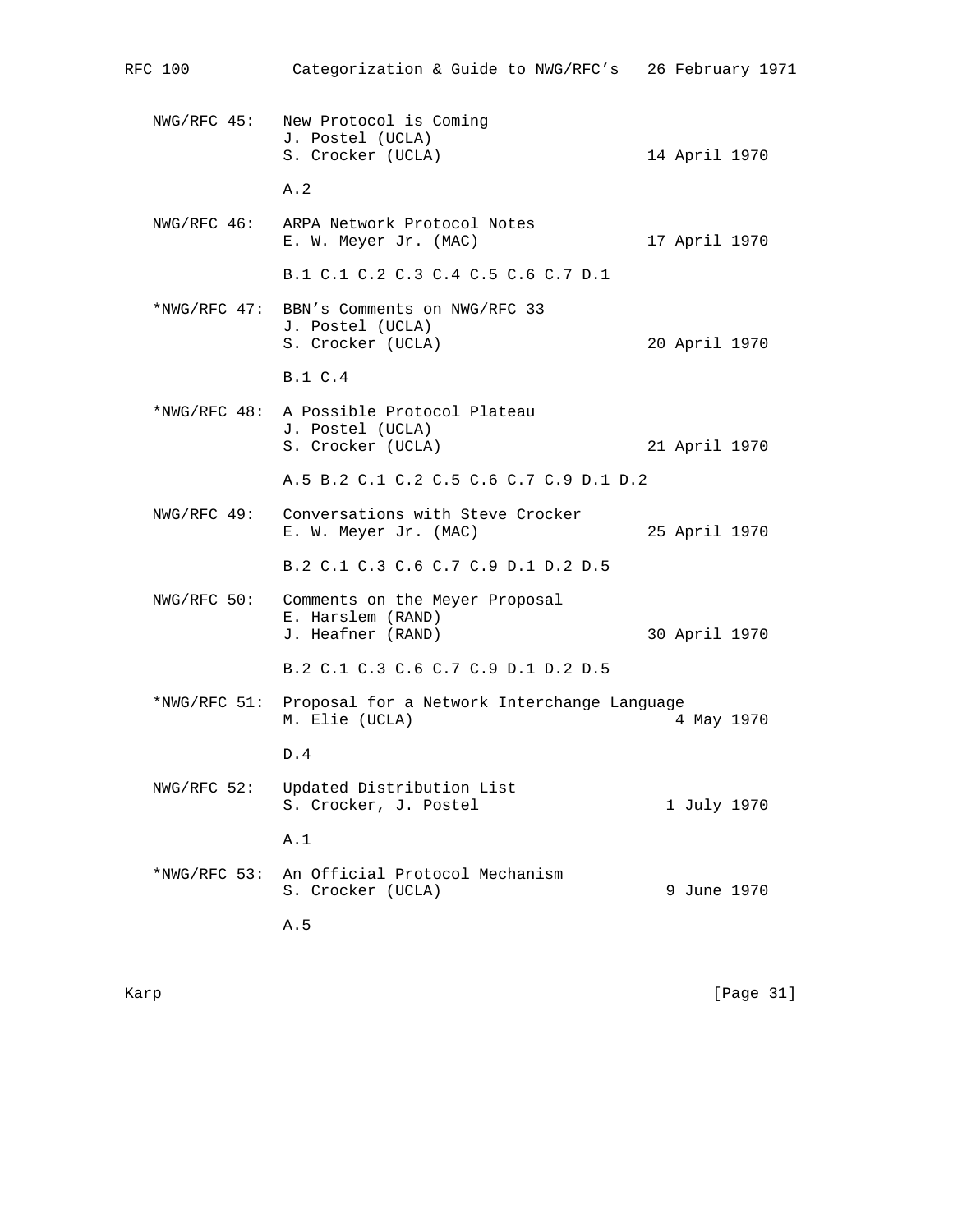RFC 100 Categorization & Guide to NWG/RFC's 26 February 1971 \*NWG/RFC 54: An Official Protocol Proffering S. Crocker (UCLA) 18 June 1970 A.2 A.5 B.2 C.1 C.3 C.4 C.5 C.6 \*NWG/RFC 55: A Prototypical Implementation of the NCP J. Newkirk, et al (HARV) C.2 \*NWG/RFC 56: Third Level Protocol E. Belove, et al (HARV) 19 June 1970 D.1 D.2 NWG/RFC 57: Thoughts and Reflections on NWG/RFC 54 M. Kraley, J. Newkirk (HARV) 19 June 1970 C.1 C.5 NWG/RFC 58: Logical Message Synchronization T. P. Skinner (MAC) 26 June 1970 D.5 NWG/RFC 59: Flow Control - Fixed Versus Demand Allocation E. W. Meyer Jr. 27 June 1970 C.1 C.4 \*NWG/RFC 60: A Simplified NCP Protocol R. Kalin (LINC) 13 July 1970 C.1 C.3 C.4 NWG/RFC 61: A Note on Interprocess Communications in a Resource Sharing Computer Network D. Walden (BBN) 17 July 1970 superseded by 62 \*NWG/RFC 62: A Note on Interprocess Communications in a Resource Sharing Computer Network Sharing Computer Network D. Walden (BBN) 3 August 1970 C.1 C.3

Karp [Page 32]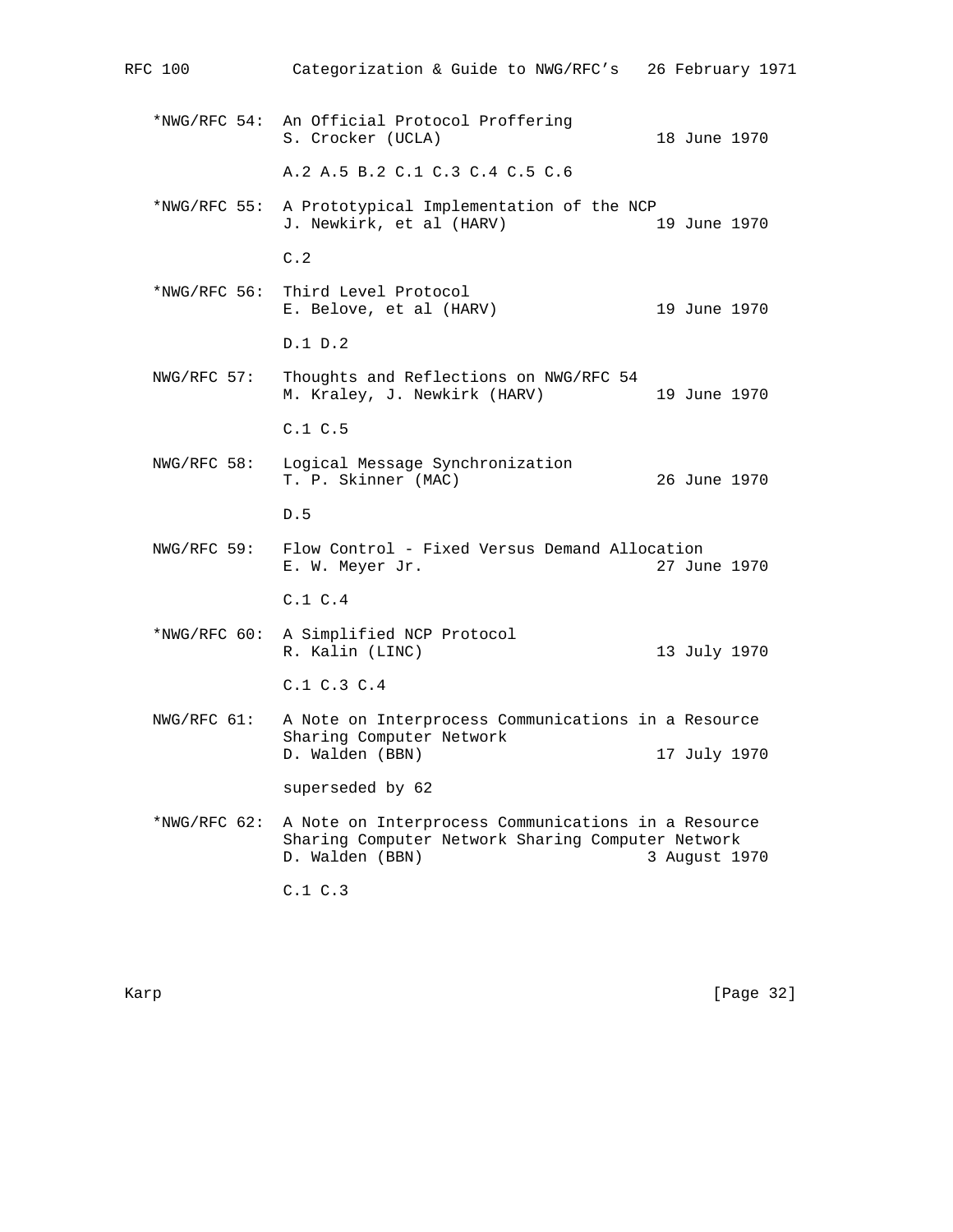| RFC 100        | Categorization & Guide to NWG/RFC's                                                                 | 26 February 1971  |
|----------------|-----------------------------------------------------------------------------------------------------|-------------------|
|                | NWG/RFC 63: Belated Network Meeting Report<br>V. Cerf (UCLA)                                        | 31 July 1970      |
|                | A.3 D.4 D.5                                                                                         |                   |
|                | NWG/RFC 64: Getting Rid of Marking<br>M. Elie                                                       | (undated)         |
|                | B.2 H.2                                                                                             |                   |
| NWG/RFC 65:    | Comments on Host-Host Protocol Document No. 1<br>$(by S. Crocker - 8/3/70)$                         |                   |
|                | D. Walden (BBN)                                                                                     | 29 August 1970    |
|                | B.2 C.1 C.4                                                                                         |                   |
| $*NWG/RFC$ 66: | 3rd level Ideas and Other Noise<br>S. Crocker (UCLA)                                                | 26 August 1970    |
|                | D.1 D.2                                                                                             |                   |
| NWG/RFC 67:    | Proposed Changes to Host/IMP Spec to Eliminate Marking<br>W. Crowther (BBN)                         | (undated)         |
|                | B.2                                                                                                 |                   |
| NWG/RFC 68:    | Comments on Memory Allocation Control Commands<br>(CEASE, ALL, GVB, RET) and RFNM<br>M. Elie (UCLA) | 31 August 1970    |
| NWG/RFC 69:    | Distribution List Change for MIT                                                                    |                   |
|                | A. Bhushan (MAC)                                                                                    | 22 September 1970 |
|                | A.1                                                                                                 |                   |
| NWG/RFC 70:    | A Note on Padding<br>S. Crocker (UCLA)                                                              | 15 October 1970   |
|                | B.2 C.2                                                                                             |                   |
| NWG/RFC 71:    | Reallocation in Case of Input Error<br>T. Schipper (UCLA)                                           | 25 September 1970 |
|                | C.2                                                                                                 |                   |

Karp [Page 33]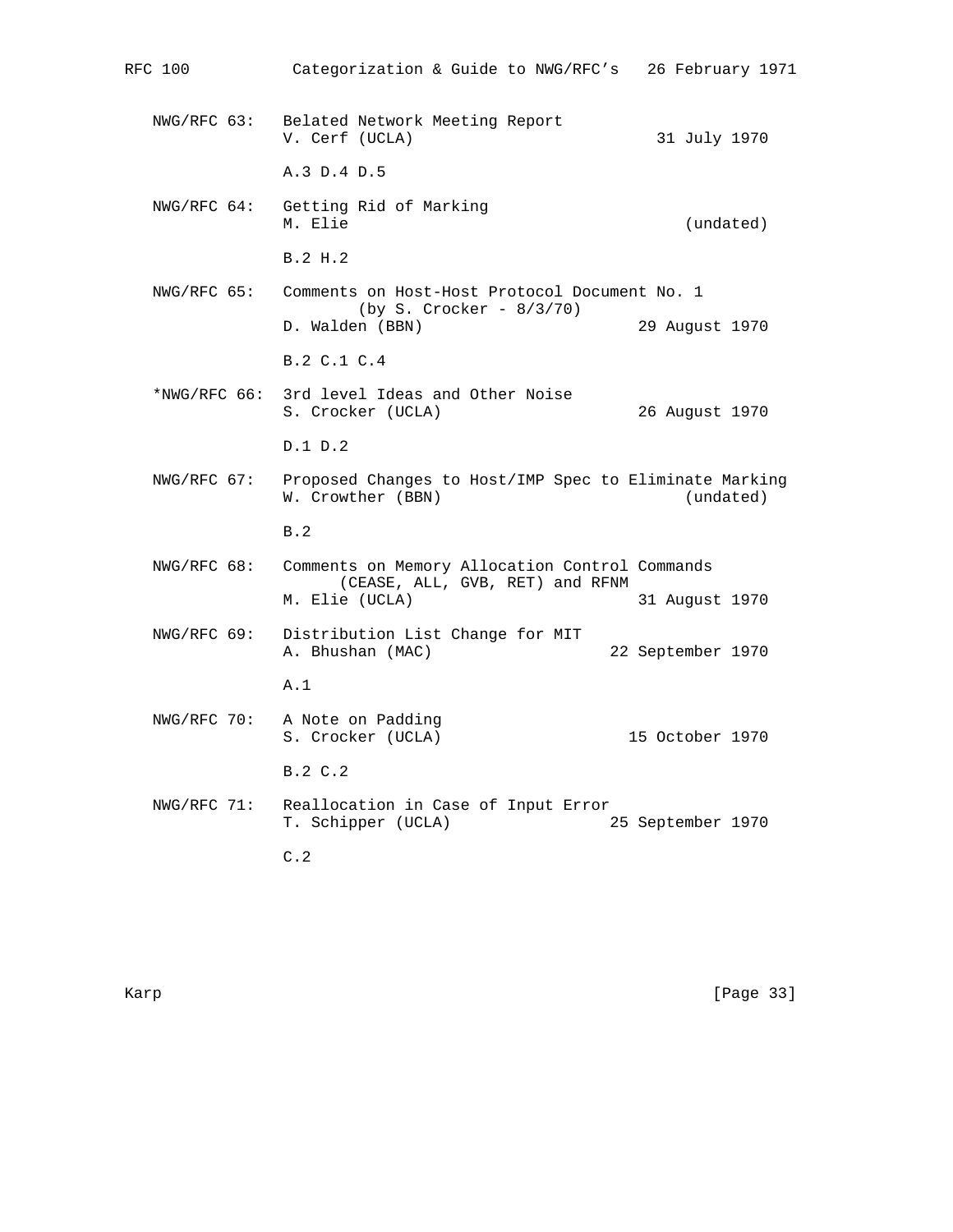RFC 100 Categorization & Guide to NWG/RFC's 26 February 1971 NWG/RFC 72: Proposed Moratorium on Changes to Network Protocol R.D. Bressler (MAC) 28 September 1970 A.5 NWG/RFC 73: Response to NWG/RFC 67 S. Crocker (UCLA) 25 September 1970 A.5 \*NWG/RFC 74: Specification for Network Use of the UCSB On-Line Systems<br>J. White 16 October 1970 D.1 D.2 G.3 NWG/RFC 75: Network Meeting Network Meeting<br>S. Crocker (UCLA) 14 October 1970 A.2 \*NWG/RFC 76: Connection-By-Name: User-Oriented Protocol J. Bouknight et al., (ILL) 28 October 1970 D.3 G.5 \*NWG/RFC 77: Network Meeting Report J. Postel (UCLA) 20 November 1970 A.3 A.5 D.1 D.2 D.5 D.6 D.7 E.1 G.1 G.2 H \*NWG/RFC 78: NCP Status Report: UCSB/RAND E. Harslem et al., (RAND) (undated) For the state of the state of the state of the state of the state of the state of the state of the state of the NWG/RFC 79: Logger Protocol Error E. W. Meyer, Jr. (MAC) 16 November 1970 D.1 \*NWG/RFC 80: Protocols and Data Formats E. Harslem et al., (RAND) 1 December 1970 D.3 D.4 D.6

Karp [Page 34]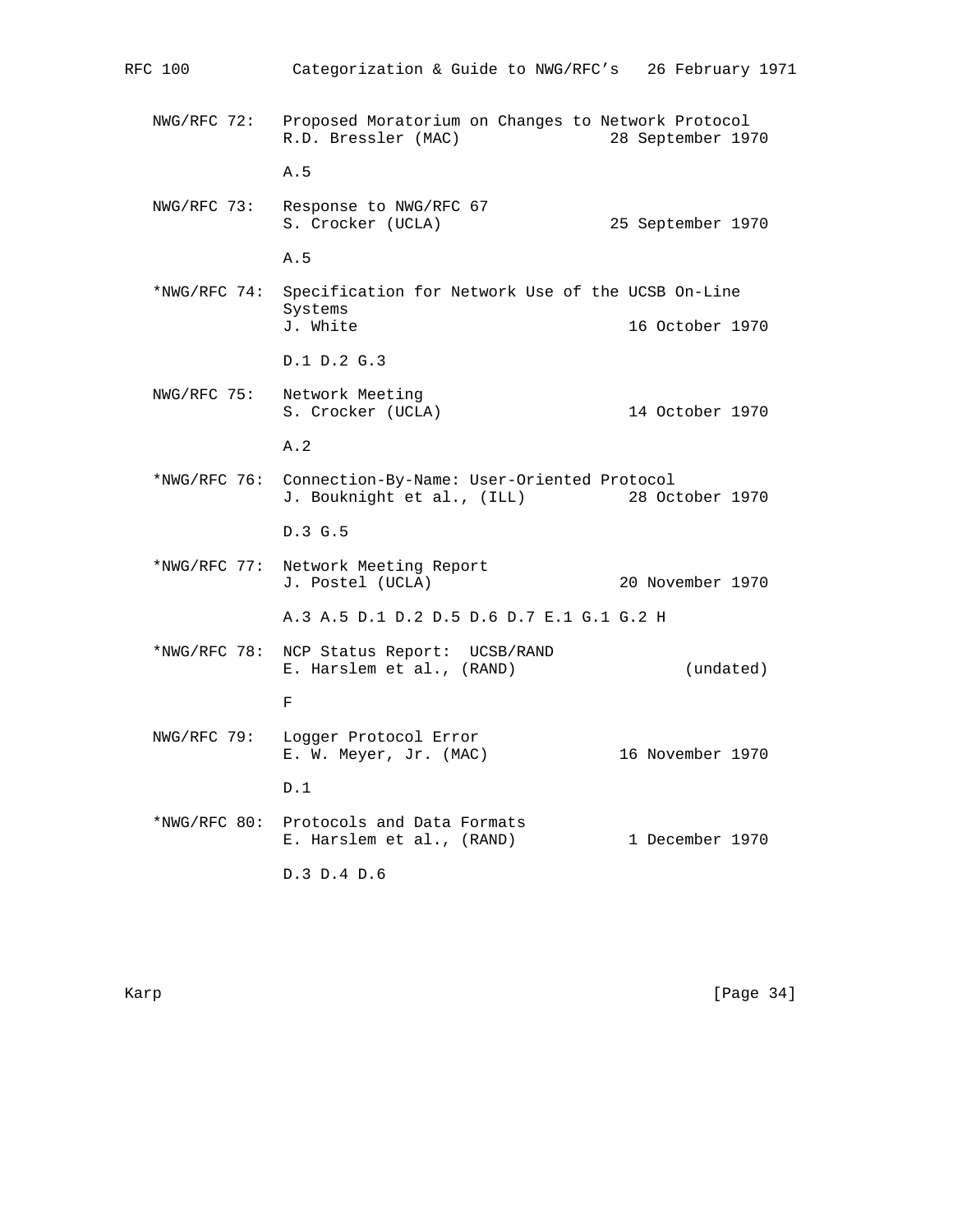| RFC 100        | Categorization & Guide to NWG/RFC's                                                                          | 26 February 1971 |  |
|----------------|--------------------------------------------------------------------------------------------------------------|------------------|--|
| *NWG/RFC 81:   | Request for Reference Information<br>J. Bauknight (Ill.)                                                     | 3 December 1970  |  |
|                | I.2                                                                                                          |                  |  |
| *NWG/RFC 82:   | Network Meeting Notes<br>E. Meyer (MAC)                                                                      | 9 December 1970  |  |
|                | A.3 A.5 D.1 D.2 D.5 D.6 D.7 E.1 G.1 G.2 H                                                                    |                  |  |
| *NWG/RFC 83:   | Language - Machine for Data Reconfiguration<br>R. Anderson et al. (RAND)                                     | 18 December 1970 |  |
|                | D.3 D.4                                                                                                      |                  |  |
| NWG/RFC 84:    | List of NWG/RFC's 1-80<br>NIC                                                                                | 23 December 1970 |  |
|                | A.4                                                                                                          |                  |  |
| NWG/RFC 85:    | Network Working Group Meeting<br>S. Crocker (ULA)                                                            | 28 December 1970 |  |
|                | A.2                                                                                                          |                  |  |
| *NWG/RFC 86:   | Proposal for a Network Standard Format for a Data<br>Stream to Control Graphics Display<br>S. Crocker (UCLA) | 5 January 1971   |  |
|                | D.6                                                                                                          |                  |  |
| $*NWG/RFC 87:$ | Topics for Discussion at the Next Network Working<br>Group Meeting<br>A. Vezza (MAC)                         | 12 January 1971  |  |
|                | A.2 D.6                                                                                                      |                  |  |
| *NWG/RFC 88:   | NETRJS - A Third Level Protocol for Remote Job Entry                                                         |                  |  |
|                | R. Braden, S. M. Wolfe (UCLA)                                                                                | 13 January 1971  |  |
|                | D1.<br>D.2 G.4                                                                                               |                  |  |
| $*NWG/RFC 89:$ | Some Historic Moments in Networking<br>B. Metcalfe (MAC, Harvard)                                            | 19 January 1971  |  |
|                | $C.2$ D.6 F                                                                                                  |                  |  |
|                |                                                                                                              |                  |  |

Karp [Page 35]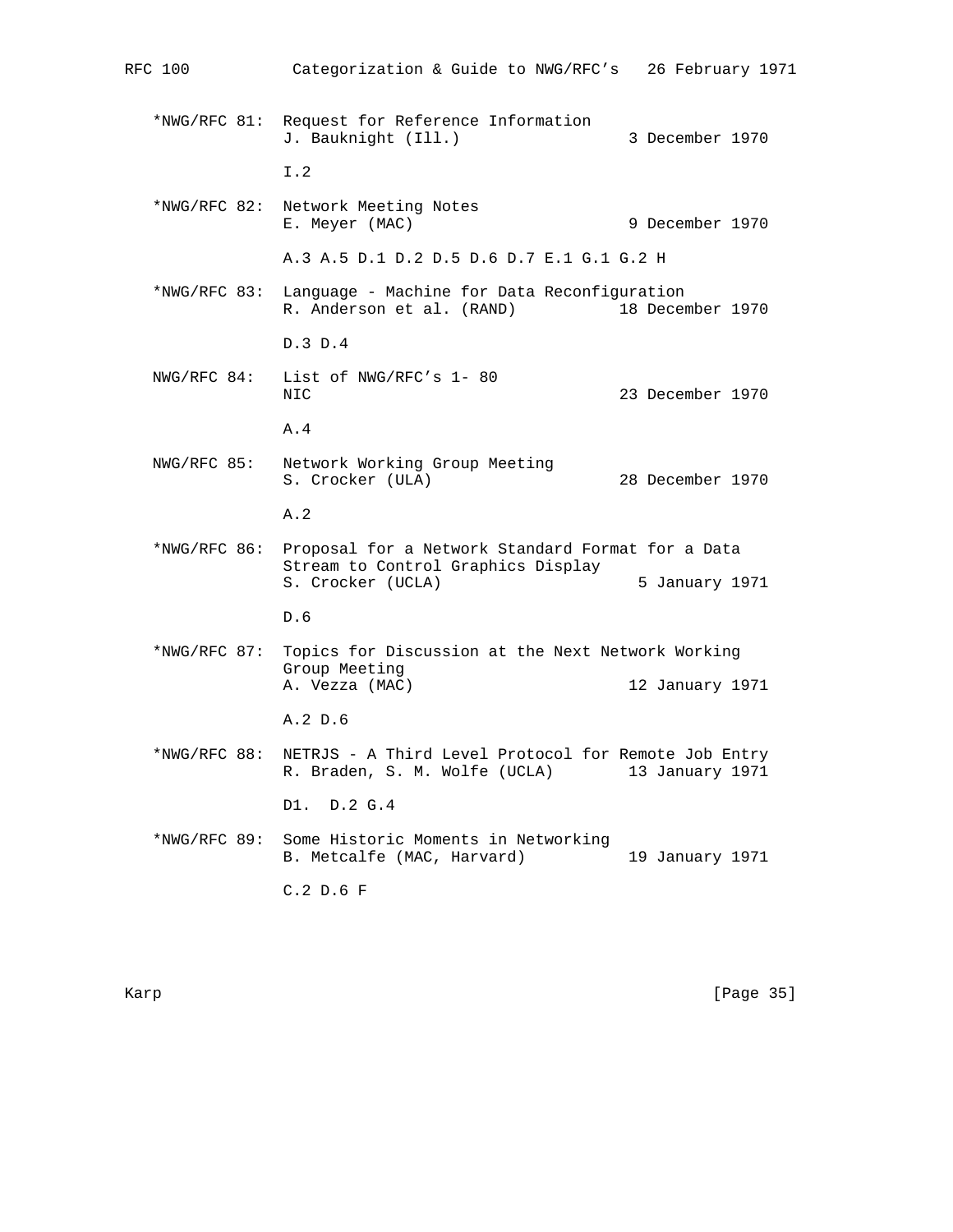| RFC 100        | Categorization & Guide to NWG/RFC's 26 February 1971                                                                   |                  |  |
|----------------|------------------------------------------------------------------------------------------------------------------------|------------------|--|
|                | *NWG/RFC 90: CCN as a Network Service Center<br>R. T. Braden (UCLA)                                                    | 25 January 1971  |  |
|                | G.4                                                                                                                    |                  |  |
| *NWG/RFC 91:   | A Proposed User-User Protocol<br>G. Mealy (Harvard)                                                                    | 27 December 1970 |  |
|                | D.1 D.2 D.3 D.5 D.7                                                                                                    |                  |  |
| NWG/RFC 92:    | (Not Received)                                                                                                         |                  |  |
| NWG/RFC 93:    | Initial Connection Protocol<br>A. McKenzie (BBN)                                                                       | 27 January 1971  |  |
|                | D.1                                                                                                                    |                  |  |
| $*NWG/RFC94$ : | Some Thoughts on Network Graphics<br>E. Harslem, J. Heafner (RAND)                                                     | 3 February 1971  |  |
|                | D.6                                                                                                                    |                  |  |
| *NWG/RFC 95:   | Distribution of NWG/RFC's Through the NIC<br>S. Crocker                                                                | 4 February 1971  |  |
|                | A.1                                                                                                                    |                  |  |
| *NWG/RFC 96:   | An Interactive Network Experiment to Study Modes of<br>Accessing the Network Information Center<br>D. Watson (SRI-ARC) | 12 February 1971 |  |
|                | D.2 D.3 D.4 G.2                                                                                                        |                  |  |
|                |                                                                                                                        |                  |  |
| *NWG/RFC 97:   | A First Cut at a Proposed TELNET Protocol<br>J. Melvin, D. Watson (SRI-ARC)                                            | 15 February 1971 |  |
|                | D.1 D.2 D.3 G.2                                                                                                        |                  |  |
| *NWG/RFC 98:   | Logger Protocol Proposal<br>E. Meyer, T. Skinner (MAC)                                                                 | 11 February 1971 |  |
|                | D.1 D.2                                                                                                                |                  |  |